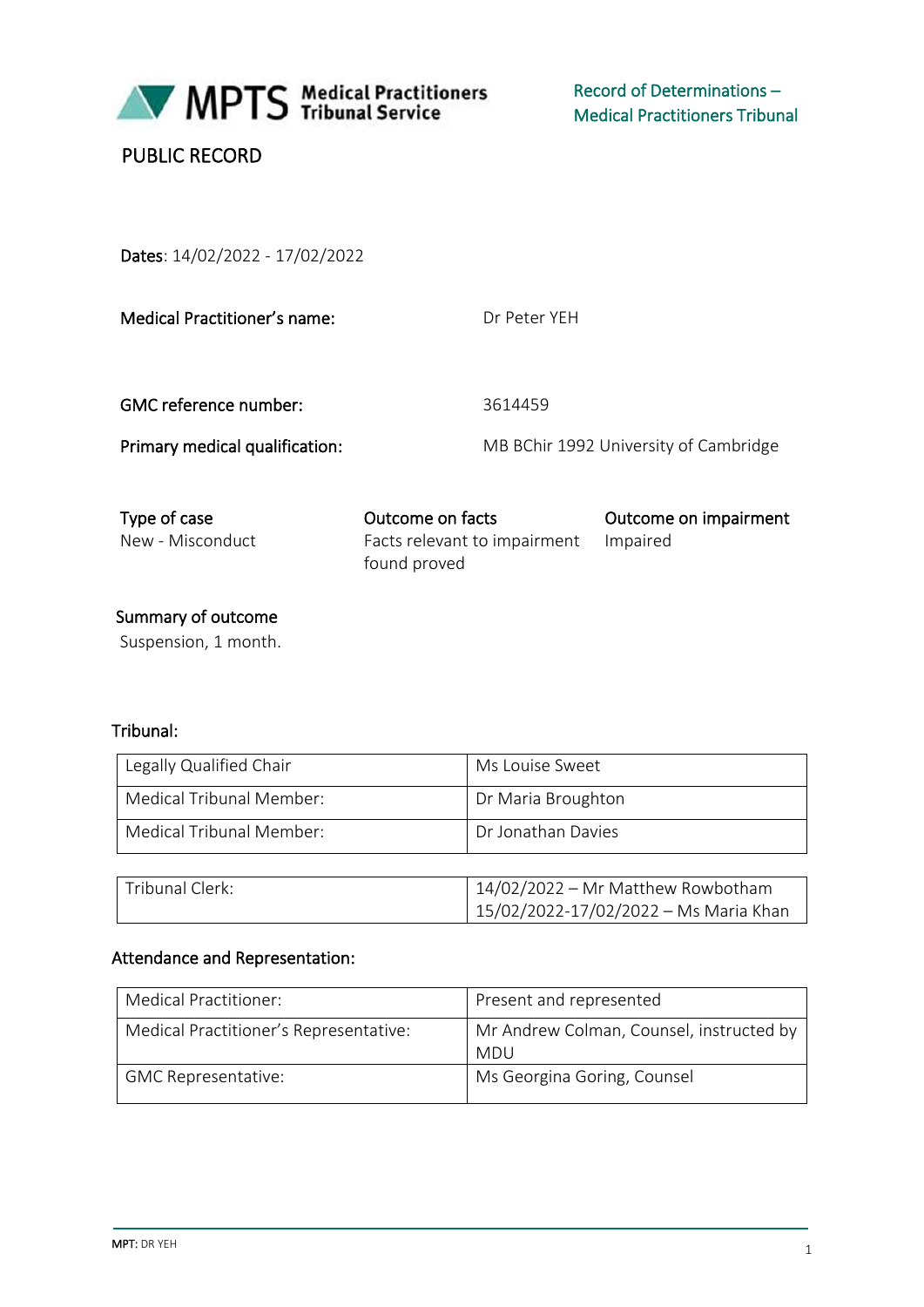#### Attendance of Press / Public

In accordance with Rule 41 of the General Medical Council (Fitness to Practise) Rules 2004 the hearing was held in public.

## Overarching Objective

Throughout the decision making process the tribunal has borne in mind the statutory overarching objective as set out in s1 Medical Act 1983 (the 1983 Act) to protect, promote and maintain the health, safety and well-being of the public, to promote and maintain public confidence in the medical profession, and to promote and maintain proper professional standards and conduct for members of that profession.

## Determination on Facts and Impairment - 16/02/2022

## Background

1. Dr Yeh qualified in 1992 with a MB BChir from University of Cambridge. Dr Yeh went on to the Specialist Register in Obstetrics and Gynaecology (Maternal and Fetal Medicine) in 2012. He obtained membership of the Royal College of Obstetricians and Gynaecologists in 2001 and he was awarded fellowship in 2019.

2. At the time of the events with which this hearing is concerned Dr Yeh was practising as a Consultant Obstetrician and Specialist in Fetal Maternal Medicine at Northwick Park Hospital ('the Hospital'), which is part of London North-West University Healthcare NHS Trust ('the Trust'). Dr Yeh is currently practising as a Locum Consultant Obstetrician and Specialist in Fetal Maternal Medicine at North-West Anglia NHS Foundation Trust.

3. The allegation that has led to Dr Yeh's hearing can be summarised as obtaining consent from a patient, Patient A, for a Caesarean section ('c-section') without reviewing her antenatal clinic entries or obtaining an adequate history. In doing so it is alleged that Dr Yeh failed to obtain adequate consent for an appropriate procedure, which was a c-section and assessment and/or treatment of Patient A's left ovary, which had a cyst. Patient A subsequently passed away following complications relating to the cyst, which had become malignant.

4. It is also alleged that after failing to carry the review or obtaining an adequate history, Dr Yeh inappropriately (as he had not read the antenatal notes) delegated Patient A's csection to a junior colleague, Dr B.

5. The initial concerns were raised with the GMC by Patient A's family, following a Serious Incident Investigation conducted by the Trust.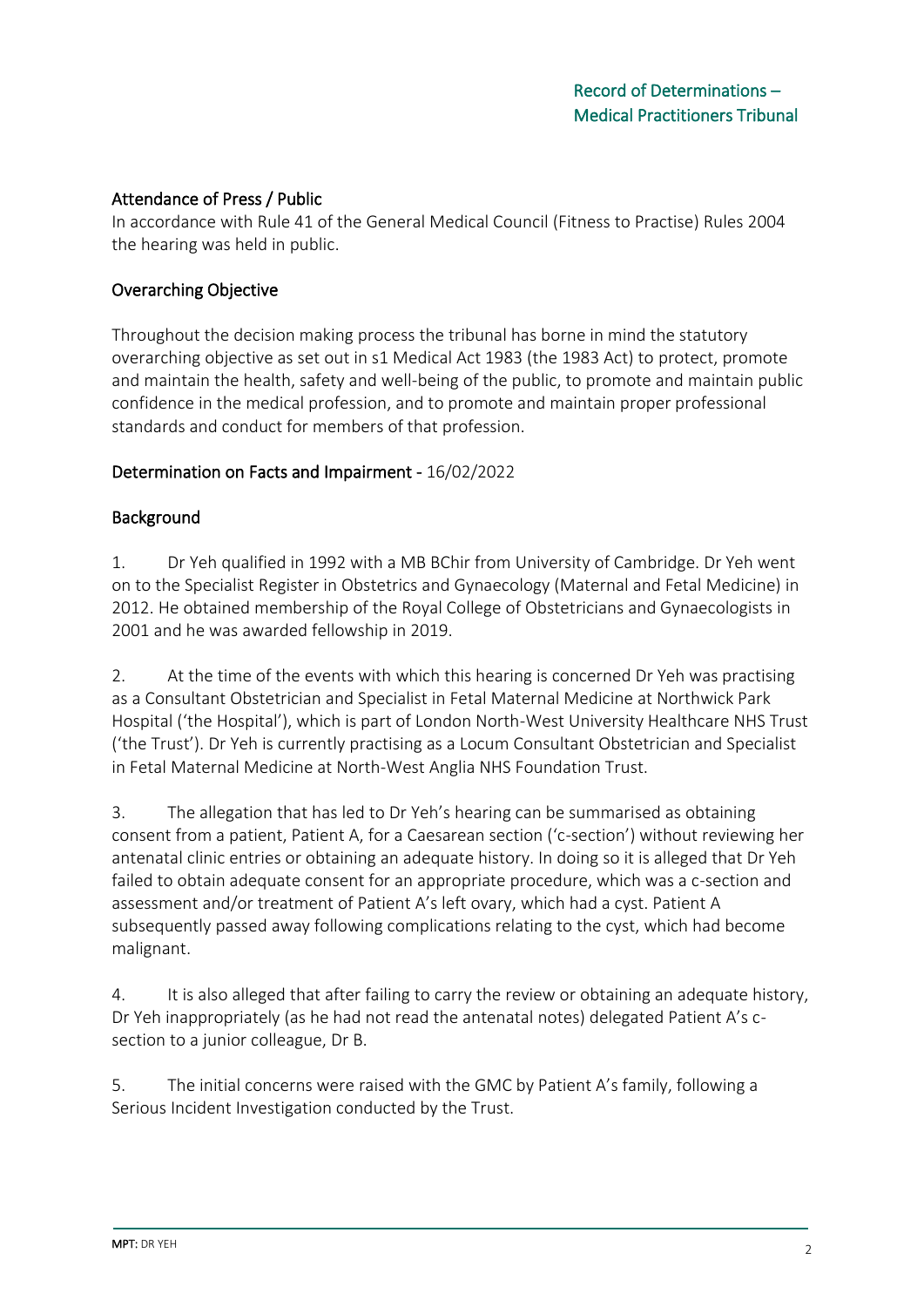## Record of Determinations – Medical Practitioners Tribunal

#### The Outcome of Applications Made during the Preliminary Stage

6. The Tribunal granted the GMC's application, made pursuant to Rule 17(6) of the General Medical Council (Fitness to Practise Rules) 2004 as amended ('the Rules'), that subparagraph 1d of the Allegation be withdrawn following Dr Yeh's admissions to the entirety of the remaining Allegation. Mr Coleman, on behalf of Dr Yeh, did not oppose the application. The Tribunal noted that sub-paragraph 1d of the Allegation was presented as an alternative to previous sub-paragraphs admitted by Dr Yeh. The Tribunal reasoned that Dr Yeh could not make a record of any activities he had admitted failing to carry out. It therefore found that it would not cause any injustice to either party if the sub-paragraph were removed.

#### The Allegation and the Doctor's Response

7. The Allegation made against Dr Yeh is as follows:

That being registered under the Medical Act 1983 (as amended):

- 1. On 29 August 2017, you obtained consent from Patient A for a Caesarean section ('csection') procedure and you failed to:
	- a. review Patient A's antenatal clinic entries;
	- b. obtain an adequate history in that you did not establish:
		- i. the reason why the c-section procedure was being performed;
		- ii. whether Patient A had any significant past medical history;
		- iii. whether any complications had arisen in Patient A's current pregnancy;
	- c. obtain consent for the appropriate procedure, which was a c-section with assessment and/or treatment of the left ovary;
	- d. record having undertaken the actions at paragraphs:

 $\frac{1}{1}$ .

## $ii. -1b.$  Withdrawn under rule 17(6) by the Tribunal following admissions to the alternative

#### Admitted and found proved

2. On 29 August 2017, having failed to carry out one or more of the actions at paragraph 1.a. and/or 1.b., you inappropriately delegated Patient A's c-section to Dr B.

#### Admitted and found proved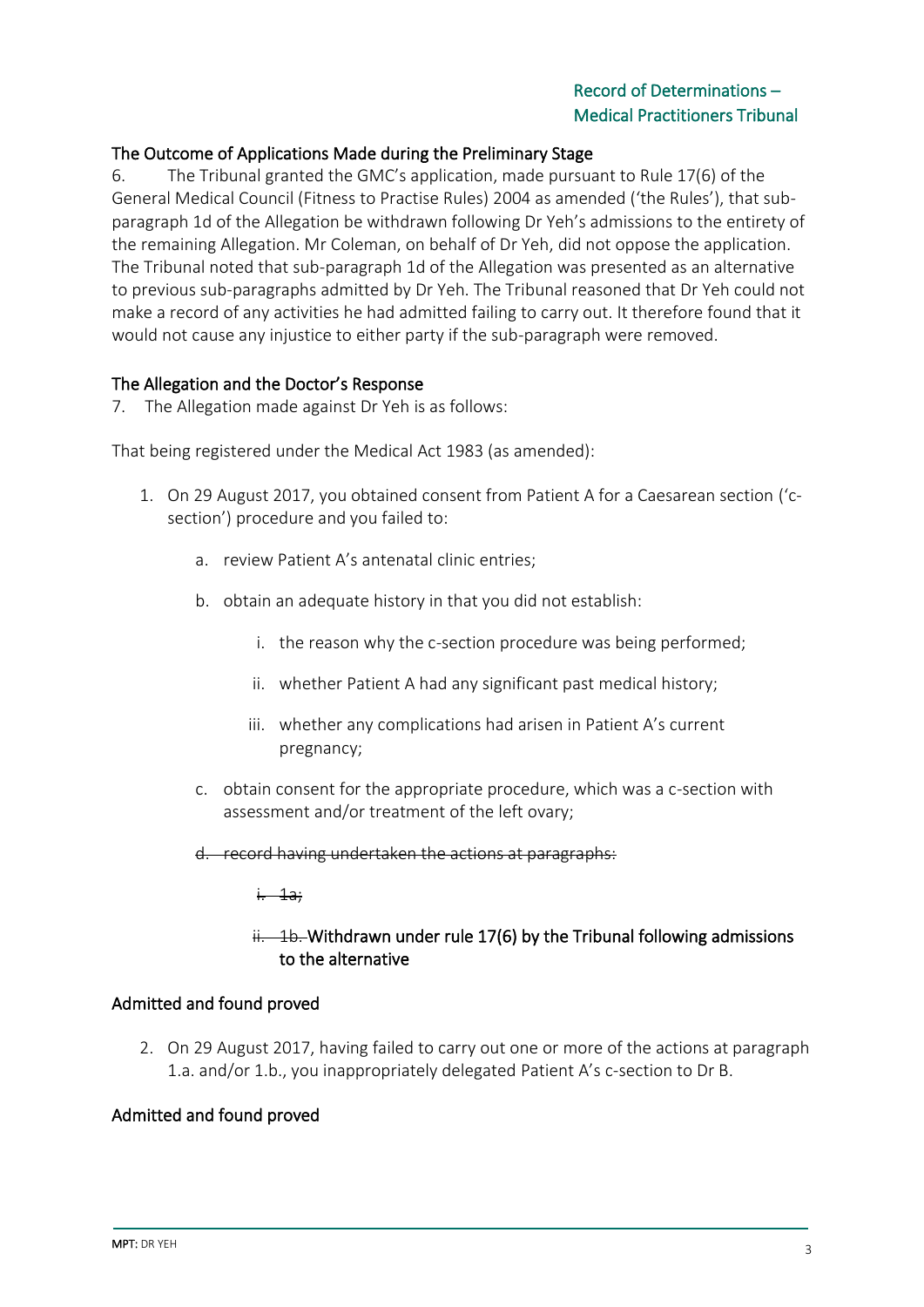And that by reason of the matters set out above your fitness to practise is impaired because of your misconduct. To be determined

## The Admitted Facts

8. At the outset of these proceedings, through his counsel, Mr Colman, Dr Yeh made admissions to all remaining paragraphs and sub-paragraphs of the Allegation, as set out above, in accordance with Rule 17(2)(d) of the General Medical Council (GMC) (Fitness to Practise) Rules 2004, as amended ('the Rules'). In accordance with Rule 17(2)(e) of the Rules, the Tribunal announced these paragraphs and sub-paragraphs of the Allegation as admitted and found proved.

## Expert Witness Evidence

9. The Tribunal received oral evidence from Dr C, an expert witness on behalf of the GMC, who also provided a report dated 20 January 2021, and a supplemental report dated 29 September 2021.

9. At the time of writing the reports, Dr C had 15 years' experience as a Consultant Obstetrician and Gynaecologist in a district general hospital, working weekly as the duty Consultant on a delivery suite. Since 2005 Dr C had also acted as a clinical supervisor or educational supervisor of trainees in Obstetrics and Gynaecology. Dr C assisted the Tribunal in understanding the level of care Dr Yeh provided to Patient A.

## Documentary Evidence

- 10. The Tribunal had regard to the documentary evidence provided by the parties. This evidence included, but was not limited to:
	- The Trusts' serious incident report;
	- Relevant extracts from Patient A's medical records, including ultrasound scan data and antenatal records;
	- Hospital records regarding Patient A, including an operating theatre care document, and maternity theatre list from the day of the alleged incident;
	- Patient A's consent form;
	- Dr Yeh's job plan, rota, and theatre booking diary;
	- Dr Yeh's CV, personal development plan, teaching feedback, awards, and certificates and;
	- Testimonials on behalf of Dr Yeh.

## Witness Evidence

12. Dr Yeh provided his own witness statement, dated 18 November 2021, and also gave oral evidence at the hearing.

## Impairment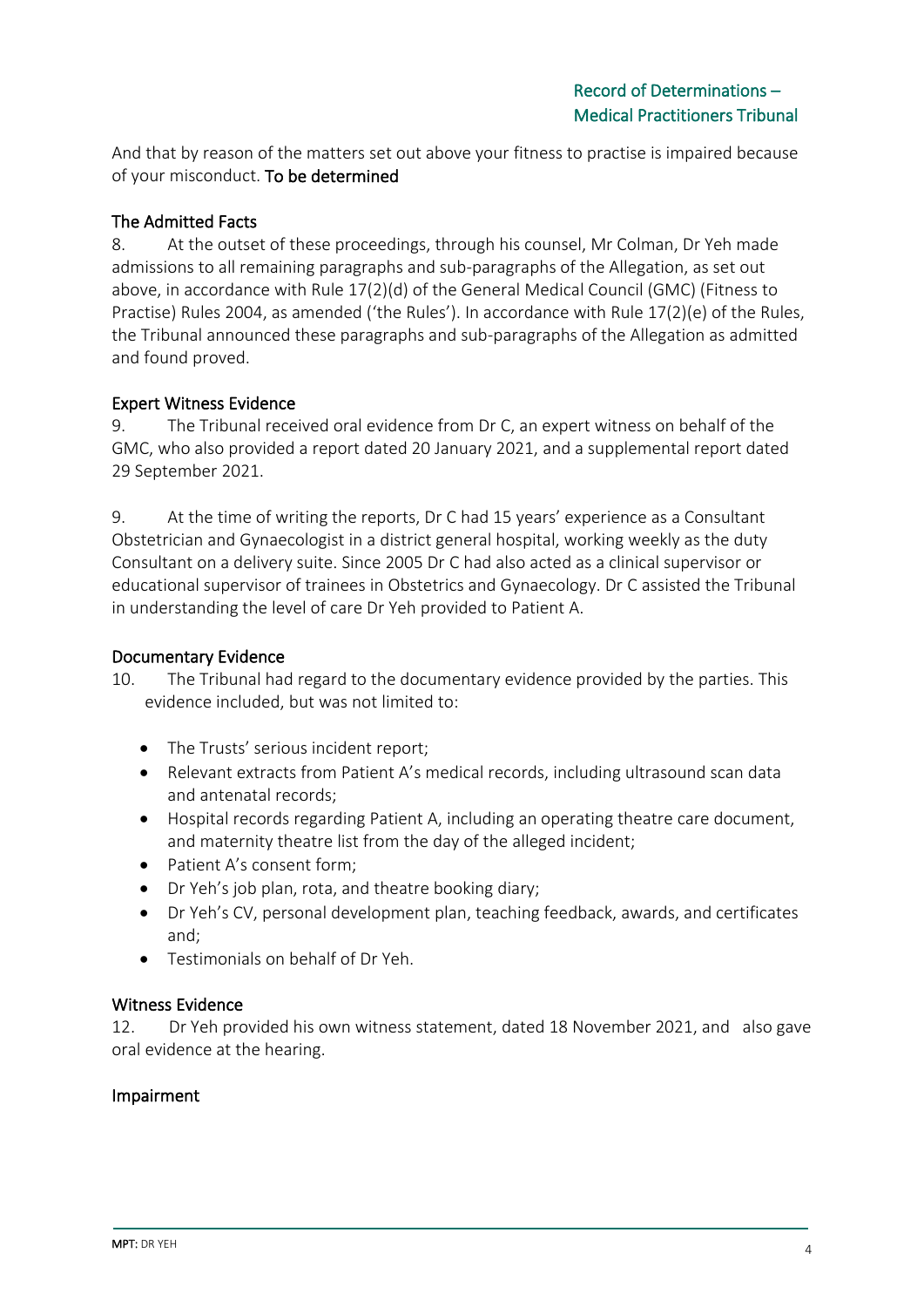11. The Tribunal had to decide in accordance with Rule 17(2)(l) of the Rules whether, on the basis of the facts which it has found proved, Dr Yeh's fitness to practise is impaired by reason of misconduct.

## **Submissions**

#### On behalf of the GMC

12. Ms Goring submitted that making a finding of impairment in this case is a two stage process. First, the Tribunal must find that Dr Yeh's behaviour amounted to serious misconduct, before going on to determine whether he was currently impaired because of this misconduct.

13. In addressing the first stage, Ms Goring submitted that the Tribunal should have regard to the definition of misconduct set out in the case of *Roylance v GMC [2001] 1 AC 311:*

*'Misconduct is a word of general effect, involving some act or omission which falls short of what would be proper in the circumstances.'*

Ms Goring submitted that there had been a general agreement between Dr Yeh and the expert witness, Dr C, that there had been omissions in Dr Yeh's practice.

14. Ms Goring submitted that Dr Yeh had breached a fundamental tenet of the profession, and drew the Tribunal's attention to paragraph 15a of Good Medical Practice (2013 edition) ('GMP'), which states:

> *'You must provide a good standard of practice and care. If you assess, diagnose or treat patients, you must:*

*a. adequately assesses the patient's conditions, taking account of their history (including the symptoms and psychological, spiritual, social and cultural factors), their views and values; where necessary, examine the patient'* 

Ms Goring submitted that Dr Yeh had breached this paragraph when he failed to review Patient A's notes and/or take an adequate medical history of Patient A.

15. Ms Goring submitted that Dr Yeh had also breached paragraph 16b of GMP, which states:

*'16 In providing clinical care you must: […] b. provide effective treatments based on the best available evidence'*

Ms Goring submitted that there was evidence available to Dr Yeh, in the form of Patient A's medical records, which he did not consider. She submitted that Dr C said a fundamental part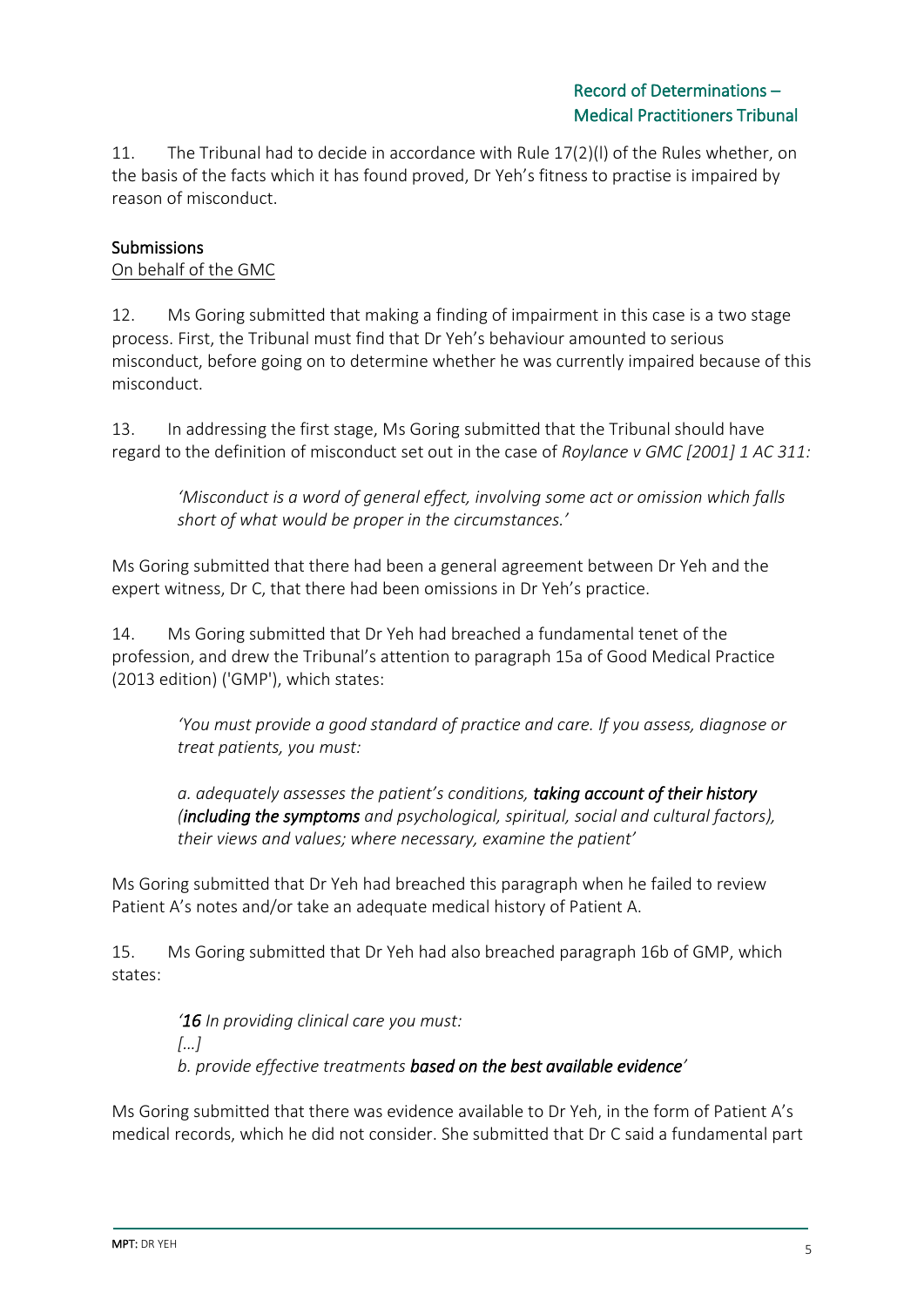of treating a patient is understanding their medical history, which Dr Yeh had not done when assessing Patient A for her operation.

18. Further, Ms Goring submitted that when Dr Yeh delegated the care of Patient A to Dr B without reviewing Patient A's records, Dr Yeh breached paragraph 45 of GMP, which states:

*'45 When you do not provide your patients' care yourself, for example when you are off duty, or you delegate the care of a patient to a colleague, you must be satisfied that the person providing care has the appropriate qualifications, skills and experience to provide safe care for the patient.'* 

19. Ms Goring submitted that given these breaches and the opinion of Dr C that Dr Yeh's overall care of Patient A fell seriously below the standard expected of a doctor in his position, Dr Yeh's behaviours amounted to serious misconduct. Ms Goring submitted that Dr C remained of the view this was serious even where it was accepted that this was an isolated incident.

16. Ms Goring submitted that there is no evidence Dr Yeh's misconduct had caused Patient A's death. However, she submitted that the Tribunal could consider Patient A's condition and that this was a missed opportunity to treat Patient A sooner for her cancer.

17. When reaching its determination on impairment, Ms Goring submitted that the Tribunal should have regard to the case of *The Council for Healthcare Regulatory Excellence v (1) Nursing and Midwifery Council (2) Grant [2011] EWHC 927 (Admin)*, which states:

*'In determining whether a practitioner's fitness to practise is impaired by reason of misconduct, the relevant panel should generally consider not only whether the practitioner continues to present a risk to members of the public in his or her current role, but also whether the need to uphold proper professional standards and public confidence in the profession would be undermined if a finding of impairment were not made in the particular circumstances.'* 

18. In addition, Ms Goring submitted that the Tribunal should have regard to the test for impairment set out in the case of *CHRE v NMC & Grant (2011) EWHC 927 (Admin).* The Tribunal is invited to consider whether its findings of fact showed that Dr Yeh's fitness to practise is impaired in the sense that he:

*'a. Has in the past acted and/or is liable in the future to act so as to put a patient or patients at unwarranted risk of harm; and/or b. Has in the past brought and/or is liable in the future to bring the medical profession into disrepute; and/or c. Has in the past breached and/or is liable in the future to breach one of the fundamental tenets of the medical profession; and/or (d. Has in the past acted dishonestly and/or is liable to act dishonestly in the future' Not applicable on the facts of this case)'*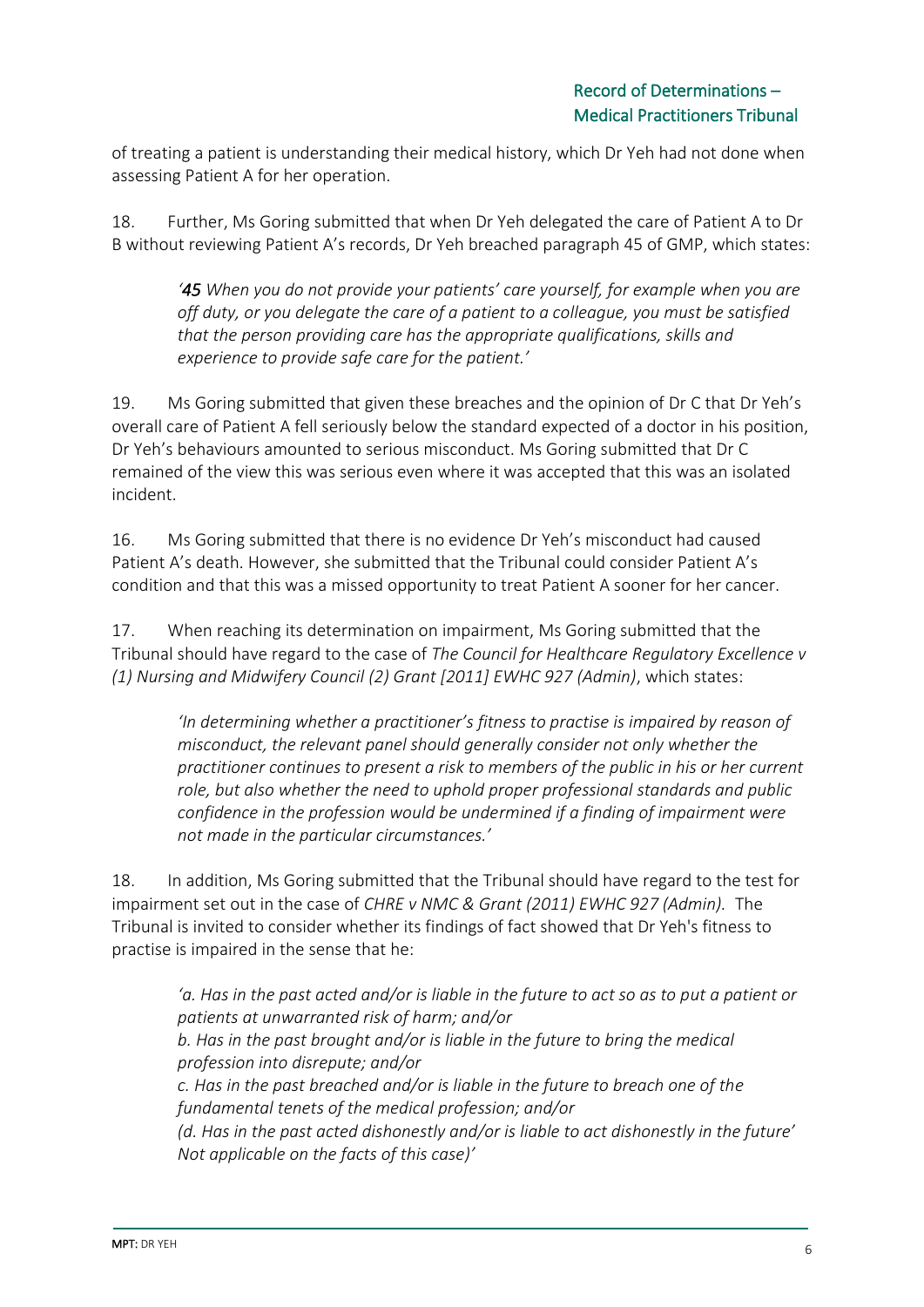19. In addressing each limb of the test in turn, Ms Goring submitted that Dr Yeh had caused unwarranted risk of harm in not reviewing Patient A's medical records, as this created a gap of two months before Patient A's ovarian cancer was diagnosed.

20. With regard to the second limb of the test, Ms Goring submitted that, given the seriousness of the failings, the public's confidence in the GMC and the medical profession would be undermined if Dr Yeh's fitness to practise was not found to be impaired.

21. Ms Goring submitted that the third limb of the test was also engaged as Dr Yeh had breached a fundamental tenet by not making the care of patient A his first concern. This was illustrated by the clear breaches of GMP as set out.

22. Ms Goring acknowledged that Dr Yeh had shown insight into his actions, demonstrated remorse, had taken steps towards remediation, and had fully engaged with this regulator process. However, she submitted that Dr Yeh's failings are so serious that they must be marked as unacceptable by making a finding of impairment. Ms Goring submitted that only such a finding would protect the public, and not undermine their confidence in the medical profession.

## On behalf of Dr Yeh

23. Mr Colman submitted that Dr Yeh admitted that his failure to read Patient A's records as well as his subsequent delegation of her c-section were serious failures, and that these would be seen as deplorable and affect public trust in doctors. However, he submitted, Dr Yeh remained at a loss as to how this had happened given his usual high standards.

24. Mr Colman submitted that this was the first and only time in Dr Yeh's career that such a mistake had occurred. Dr Yeh's usual approach was one of thorough diligence. He was a skilled and experienced doctor who was one of the few consultants to *"go the extra mile"* for patients. He stated Dr Yeh was mortified to have let Patient A and her family down.

25. Mr Colman submitted that Dr Yeh had repeatedly expressed remorse towards Patient A's family through his responses to his regulator and others. Although he felt he was unable to approach the family directly, Dr Yeh wished to convey his sincerest and heartfelt apologies to the family members.

26. Mr Colman highlighted the fact that there had been miscommunication and failings by others that exacerbated the consequences of Dr Yeh's failings. These included the fact that the patient notes were not available on the day, that it was a busy and chaotic day on the Maternity Unit, and that Dr Yeh fell short while doing his best to cope.

27. Mr Colman did not accept there had been a breach of the fundamental tenet that "a doctor must make the care of their patient their first concern", Dr Yeh had not been deliberately prioritising anything else and his only concern at the time was the care of Patient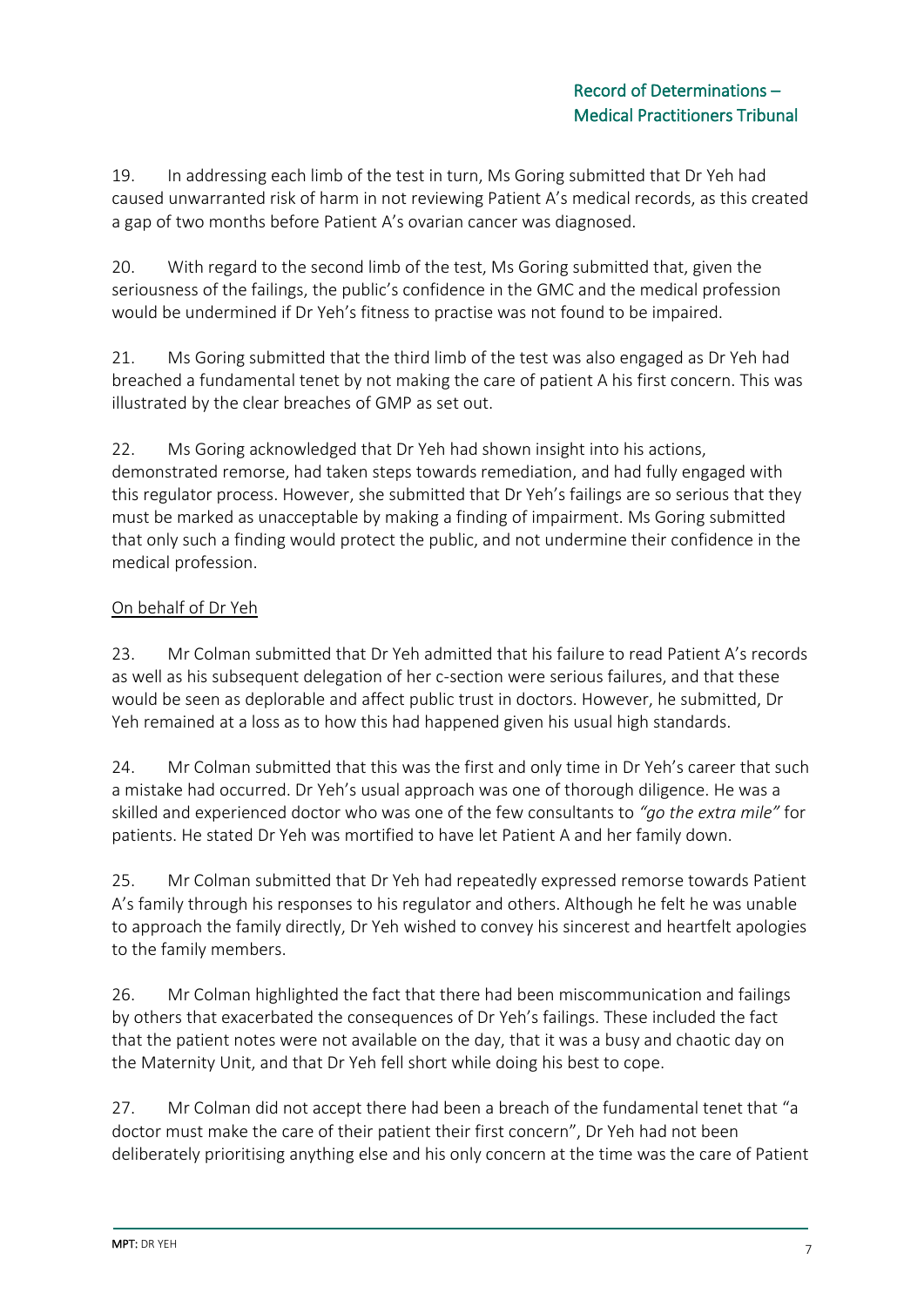A. It was at the degree of care that Dr Yeh had failed, rather than putting his own interests first.

28. If the Tribunal found serious misconduct in this case, Mr Colman submitted, it would then have to go on to consider whether Dr Yeh's fitness to practice is currently impaired.

29. Mr Colman reminded the Tribunal of the guidance set out in *Cohen v GMC [2008]* relating preliminary inquiries into single clinical incident cases. He submitted, subject to public confidence considerations, if there was satisfactory evidence of remediation, the Tribunal could conclude that the single clinical incident represented an isolated incidence of misconduct on the part of the doctor, and the chance of it being repeated was so small that their fitness to practice was not currently impaired.

30. Mr Colman submitted that Dr Yeh had undertaken appropriate and targeted steps to remediate and had also reflected on his actions, as highlighted in his witness statement. He had sought to learn from his mistakes and to improve the system for sharing clinical information. Mr Colman added that the GMC accepted that Dr Yeh has shown insight.

31. Mr Colman then drew the Tribunal's attention to Dr Yeh's extensive CV, his repeated nominations for 'Staff Excellence Awards' since 2017, and the number of testimonials from grateful patients and parents.

32. Mr Colman submitted that Dr Yeh was acutely aware that nothing could make up to Patient A's family for what happened to her but that he had done everything possible to ensure this didn't happen to anyone else. This was an isolated incident that was unlikely to be repeated, and Dr Yeh currently presented no risk to patient safety. The disciplinary procedure that Dr Yeh had already been through would be an adequate marker for the public, as well as the Tribunal declaring Dr Yeh's failings to be unacceptable. Therefore, Mr Colman submitted, the wider public interest did not require a finding of current impairment.

## The Relevant Legal Principles

33. The Tribunal reminded itself that at this stage of proceedings, there is no burden or standard of proof and the decision on impairment is a matter for the Tribunal's judgement alone. The Tribunal bore in mind that it must determine whether Dr Yeh's fitness to practise is currently impaired by reason of his misconduct.

34. Throughout its deliberations, the Tribunal has taken account of the statutory overarching objective of protecting the public, which includes protecting the health, safety and wellbeing of the public, maintaining public confidence in the profession, and promoting and maintaining proper professional standards and conduct for the members of the profession. The Tribunal placed the three limbs of the objective in equal balance.

35. In approaching the decision, the Tribunal was mindful of the two stage process to be adopted: first whether the facts as found proved amounted to misconduct, and that the misconduct was serious, and then whether the finding of that misconduct which was serious could lead to a finding of impairment.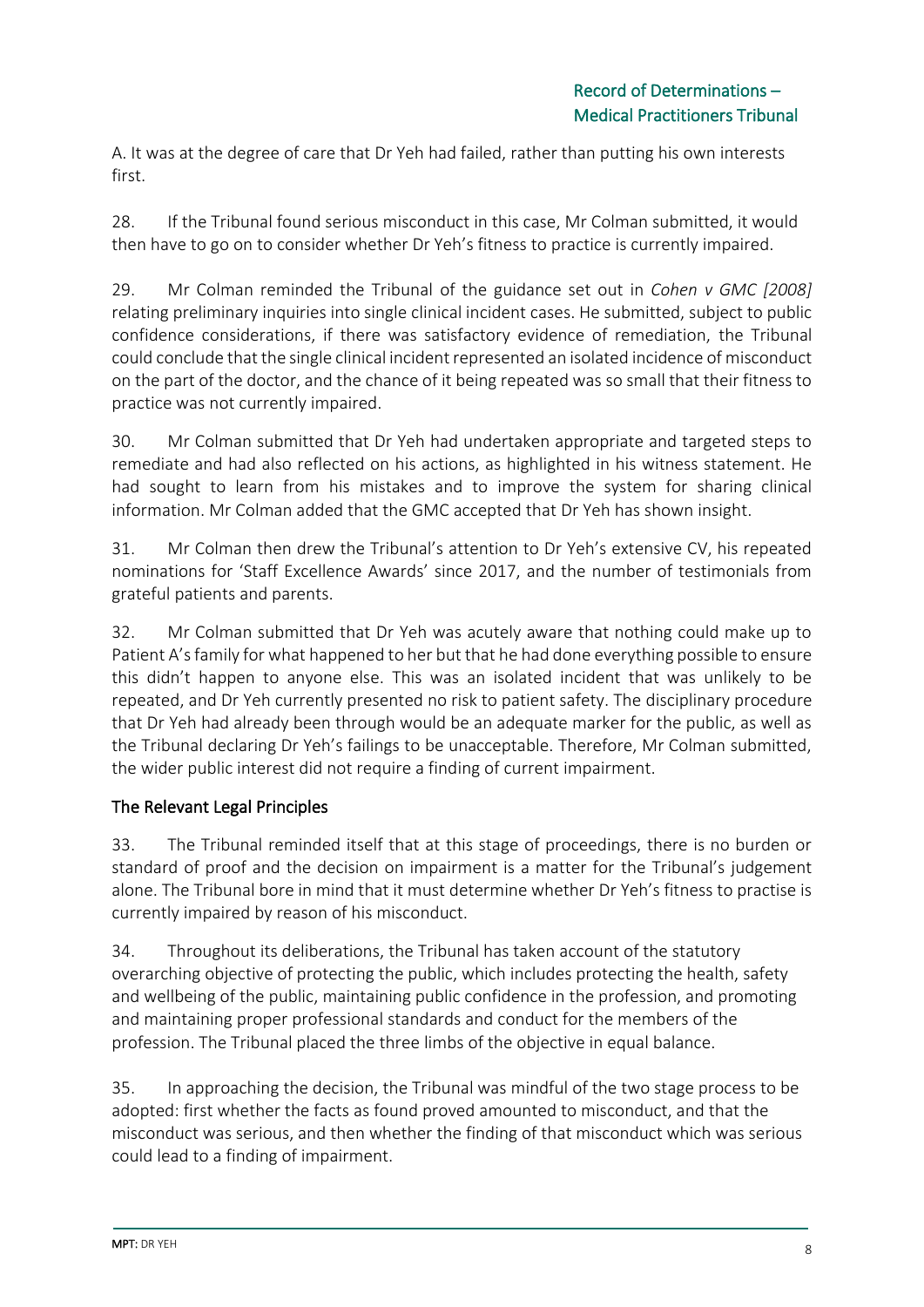36. There is no statutory definition of misconduct, but it has been described in a number of cases. In *Nandi v GMC [2004] EWHC 2317 (Admin)* Collins J, at paragraph 31, adopted the observation of Lord Clyde in *Rylands v GMC [1999] Lloyd's Rep Med 139*:

*'he described it as 'a falling short by omission or commission of the standards of conduct expected among medical practitioners, and such falling short must be serious.' The adjective 'serious' must be given its proper weight, and in other contexts there has been reference to conduct which would be regarded as deplorable by fellow practitioners…'* 

37. Whilst there is no statutory definition of impairment, the Tribunal was assisted by the guidance provided by the case of Grant (see above).

38. The Tribunal must determine whether Dr Yeh's fitness to practise is impaired today, considering Dr Yeh's conduct at the time of the events and any relevant factors since then such as whether the matters are remediable, have been remedied and any likelihood of repetition.

## The Tribunal's Determination on Impairment

39. The Tribunal firstly considered whether Dr Yeh's actions amount to serious misconduct.

40. The key omission was Dr Yeh's failure to read any clinical notes when taking consent before Patient A's planned operation. This failure meant he and others in theatre were insufficiently briefed as to her medical history, any risks she might face nor of the existence of an ovarian cyst that required removal. This key omission also led to inappropriate delegation of the operation to a junior colleague.

41. The Tribunal were conscious that Dr Yeh was keen to fulfil his rota duty at the Fetal Medical Centre where he had lead responsibility for especially difficult births. The Tribunal were also conscious that he was working in difficult circumstances with paperwork not readily to hand (both the patient list and the clinical notes were not to hand when Dr Yeh needed them) and this was an unusually busy Maternity Ward that morning. The Tribunal accepted that Dr Yeh was not the only clinician in error with regard to Patient A.

42. Nonetheless, Dr Yeh was the Consultant on duty. He was the person, before he delegated, who was to operate on Patient A. He had a responsibility to give her care his full focus which must, at a very basic level, require him to find and read her antenatal records. The Tribunal was of the view, in failing to do so, Dr Yeh had departed from a number of principles of GMP. In particular, he had breached paragraphs 15a, 16b, and  $45<sup>1</sup>$ .

<sup>&</sup>lt;sup>1</sup> Including GMC further Guidance Delegation and Referral Published 25 March 2013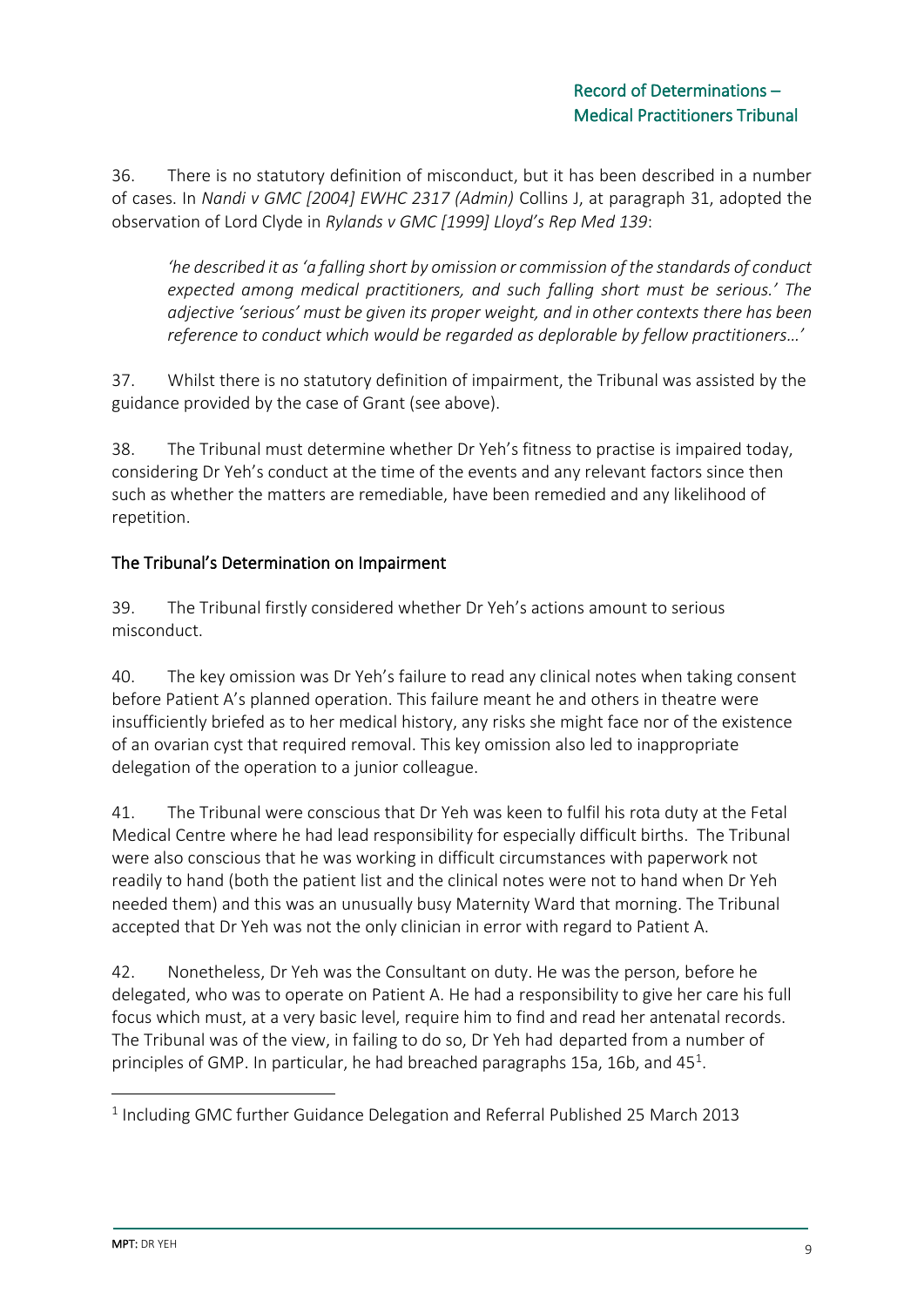43. The Tribunal noted that there was no issue between parties that failing to read patient notes is serious misconduct that could readily be described as *'deplorable'.* 

44. The Tribunal took into consideration the evidence of Dr C who stated not reading the records:

*"fell seriously below the standard expected of a reasonably competent Consultant in Obstetrics and Gynaecology. I consider this to be a serious failure since omitting to read the clinical records would predictably increase the risk of an adverse outcome to the patient"*

45. Dr C added that failing to review a patient's medical records, even as an isolated incident, represented a *"fundamental error".*

46. The Tribunal further noted that in both his oral evidence and written statement, Dr Yeh accepted that he "*had not taken sufficient effort"* to retrieve Patient A's medical notes. Dr Yeh also accepted that there may have been some electronic notes available that he did not access, and that he could have reviewed the ultrasound scans, in the absence of antenatal notes.

47. Leaving aside any other gynaecological difficulties, the Tribunal noted the importance of reviewing antenatal notes prior to carrying out surgical procedures and in particular, csections, as summarised by Dr C in his evidence. He noted Important factors for a surgeon to be aware of included (not exhaustive):

i) any potential complications and potential difficulty in undertaking the procedure

- ii) any past medical or surgical history
- iii) any allergies and medication
- iv) how the pregnancy has been progressing
- v) any fetal complications up to that point

vi) the possibility of other complications e.g. abdominal adhesions from previous c-sections.

All of the above, Dr C stated, were examples that might give rise to intra-operative complexity.

48. In his evidence before The Tribunal*,* Dr Yeh admitted that his misconduct was properly described as deplorable by his fellow practitioners, and he acknowledged that the public would *"not think highly"* of him when learning of his failings. He acknowledged the adverse impact his failings would have on public confidence in the medical profession as a whole.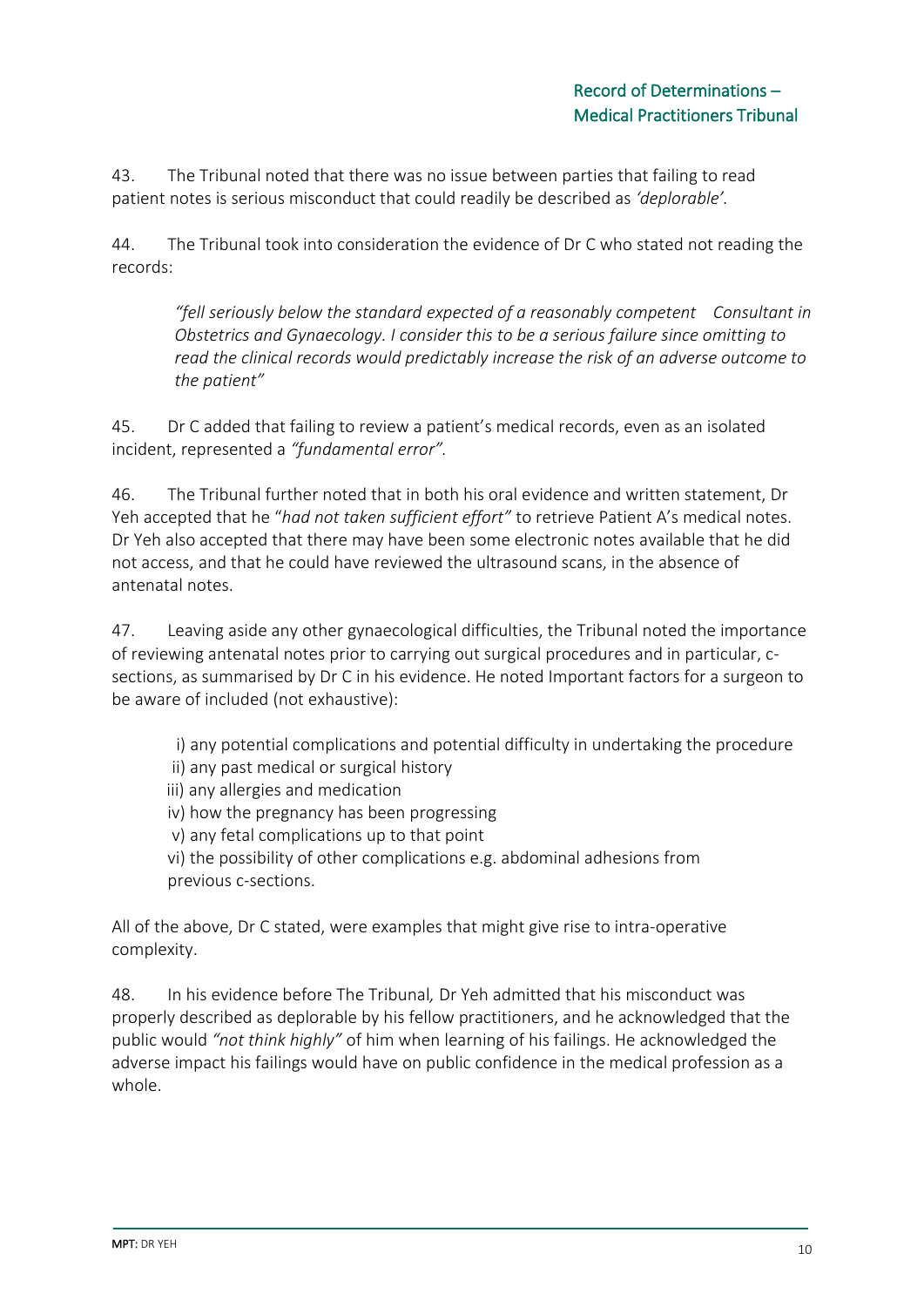## Record of Determinations – Medical Practitioners Tribunal

49. Dr Yeh made candid admissions in his evidence to the Tribunal. He stated *"I accept my failures risked patient harm, I agree it is a fundamental tenet to make my patient my first concern and I accept I have breached a fundamental tenet of medical profession"*

50. The Tribunal determined that Dr Yeh's actions were serious and represented a clear breach of a fundamental tenet of the profession by his failure to find and read patient notes before carrying out or delegating any surgical procedure, especially such a significant operation as a c-section. Whilst the Tribunal accepted the other admitted failings by themselves (a failure to take a history, failure to obtain consent for the additional treatment and inappropriately delegating the operation) were not of the same level of seriousness, they were serious misconduct when taken in combination with the key omission of not reading a patient's clinical notes before embarking on surgery. The failures were inextricably linked.

51. The Tribunal therefore concluded, taken as a whole, that Dr Yeh's conduct fell so far short of the standards of conduct reasonably to be expected of a doctor as to amount to serious misconduct.

52. The Tribunal having found that the facts admitted amounted to serious misconduct went on to consider whether, as a result of that misconduct, Dr Yeh's fitness to practise is currently impaired.

53. In its deliberations the Tribunal focused on the three limbs of the overarching objective. The Tribunal recognised that the reputation of the profession as a whole was more important than the interests of any individual doctor.

54. The Tribunal accepted this was a single isolated episode of misconduct.

55. The Tribunal noted the passage of time since the incident and that there was good evidence of remediation and insight expressed in Dr Yeh's written statement and in his evidence. The CPD courses that Dr Yeh had listed were relevant to the misconduct.

56. The Tribunal also considered Dr Yeh's otherwise excellent reputation amongst colleagues and patients alike.

57. The Tribunal was, in the light of all the material presented, of the view that this misconduct was highly unlikely to be repeated.

58. However, the Tribunal noted that Dr Yeh had breached a fundamental tenet of the medical profession by failing to make Patient A his first concern. The Tribunal noted that his failure was not self-motivated but, on the evidence, before it, Dr Yeh, under pressure, had prioritised other patients (in the Fetal Unit) and the efficiencies of the Maternity Unit as a whole, rather than focusing on the care of patient A.

59. The Tribunal considered whether the fact that this was a single mistake by a doctor of otherwise high standing and clinical excellence and who had set out to make sure neither he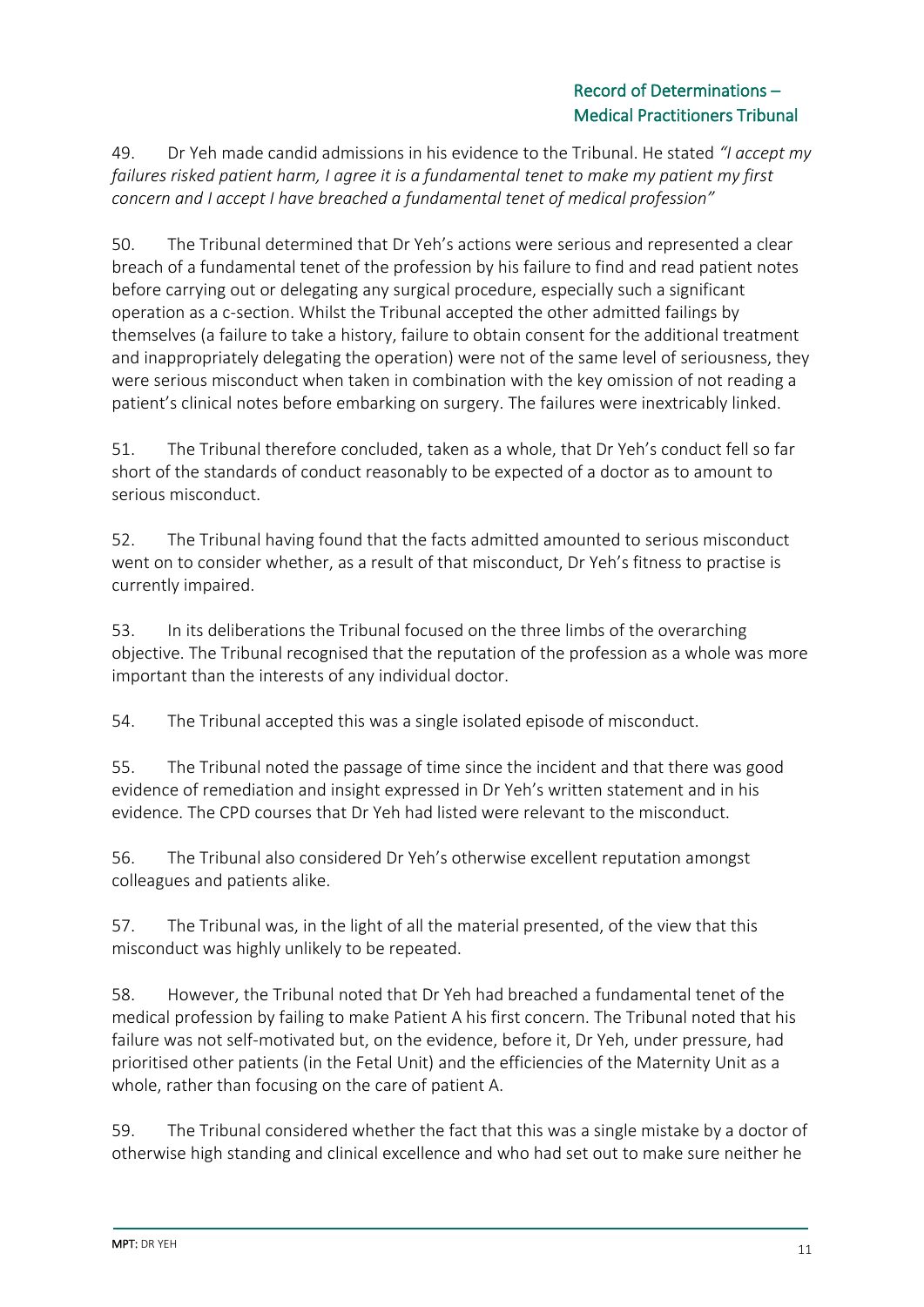nor others would repeat this mistake was enough to restore public confidence in a doctor who had seriously failed a patient by making such a basic mistake in not reviewing any clinical notes before surgery.

60. The Tribunal noted that Dr Yeh's seniority meant that he would have fully appreciated why the notes would need to be reviewed and the importance of taking time to obtain the notes, no matter what delays that might cause to others. The Tribunal were of the view that Dr Yeh should have made Patient A his first concern.

61. The Tribunal were of the view Dr Yeh's failings, by not finding any of the clinical notes, not reading them, not taking any medical history, and then delegating the surgical procedure to a junior doctor meant Patient A was exposed to unnecessary risks. In her case, a potential ovarian cystectomy was overlooked.

62. Public confidence in the medical profession as a whole remained at risk. These failings were so serious that public confidence in the profession would be undermined if a finding of impairment was not made.

63. The Tribunal has therefore determined that Dr Yeh's fitness to practise is impaired by reason of misconduct.

## Determination on Sanction - 17/02/2022

1. Having determined that Dr Yeh's fitness to practise is impaired by reason of misconduct, the Tribunal now has to decide in accordance with Rule 17(2)(n) of the Rules on the appropriate sanction, if any, to impose.

## The Evidence

2. The Tribunal has taken into account evidence received during the earlier stages of the hearing where relevant to reaching a decision on sanction.

## Submissions

3. On behalf of the GMC, Ms Goring submitted that the most appropriate and proportionate sanction to impose on Dr Yeh's registration in this case, would be one of suspension.

4. Ms Goring referred the Tribunal to the paragraphs of the Sanctions Guidance (November 2020 edition) ('the SG'), which she submitted supported the imposition of suspension as being the appropriate sanction in this case.

5. Ms Goring submitted that taking no action was appropriate only in exceptional circumstances and there were none present in this case.

6. Ms Goring submitted that conditions were not appropriate for this type of misconduct, in that it was a single isolated incident. Conditions must also be appropriate,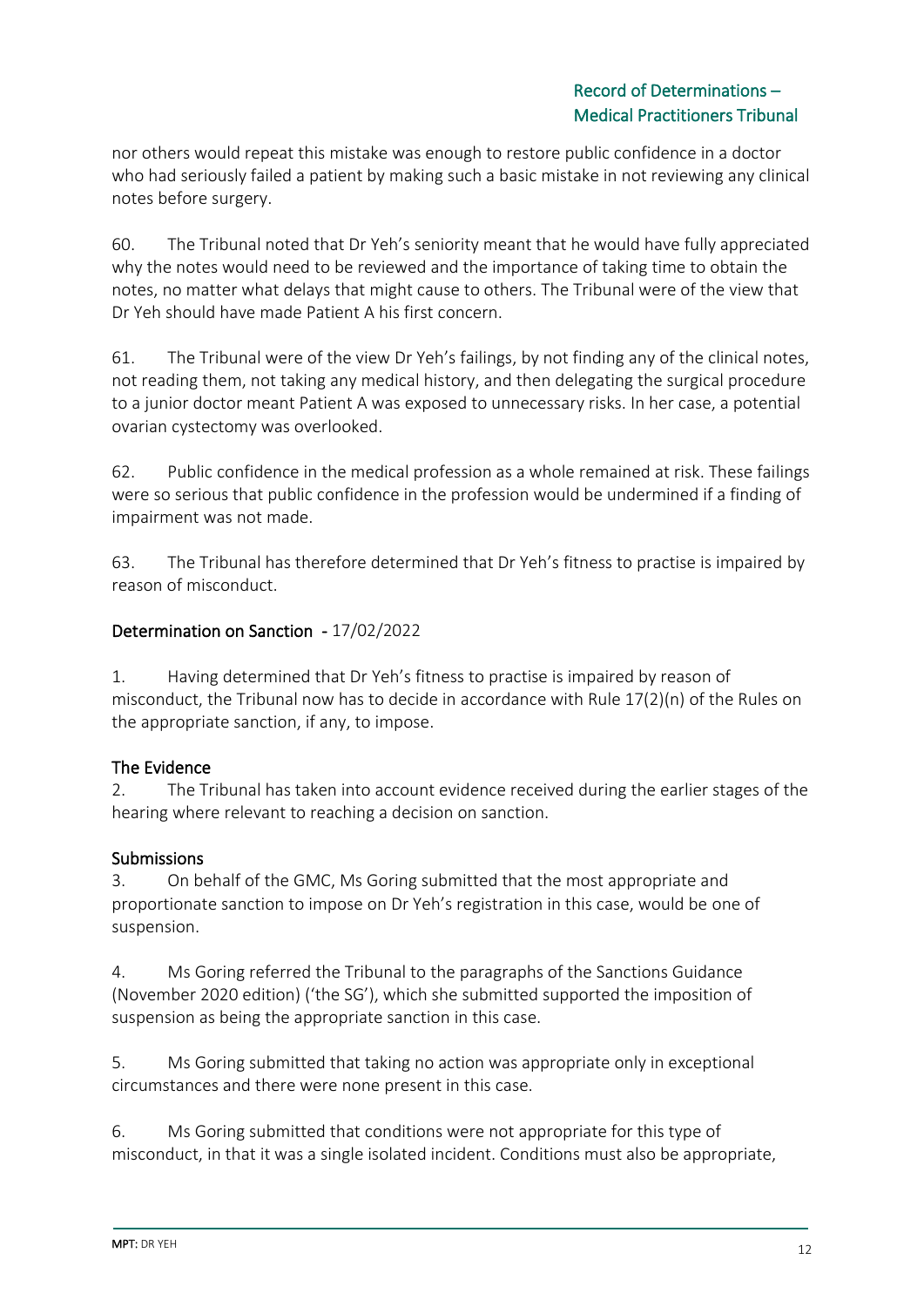## Record of Determinations – Medical Practitioners Tribunal

proportionate, and workable. There were no conditions that would protect the public from a similar omission in the future. Moreover, looking at the seriousness of this case, conditions would not send a sufficient message to the profession and the wider public that such serious misconduct would not be tolerated by Dr Yeh's regulator.

7. Ms Goring submitted that for the same reasons as above, undertakings were not appropriate in this case.

8. Ms Goring referred the Tribunal to paragraphs 91 – 93, and paragraph 97 of the SG. She told the Tribunal that the GMC accepted that Dr Yeh had acknowledged the fault found by the Tribunal and that he had shown evidence of remediation and insight. Even though this had been an isolated incident of misconduct on Dr Yeh's part, it was nevertheless a fundamental error and the GMC considered Dr Yeh's misconduct was too serious to impose anything short of suspension. However, the misconduct fell short of being fundamentally incompatible with continued registration and a period of suspension would be the most appropriate sanction.

9. On behalf of Dr Yeh, Mr Colman submitted that the Tribunal should consider any sanction with regard to the principle of proportionality and weigh the interests of the public against those of the doctor.

10. Mr Colman submitted that in this case the public interest included the substantial interest in retaining and utilising the services of a doctor with the specialist expertise and experience of Dr Yeh.

11. Mr Colman reminded the Tribunal of its findings relating to mitigating factors as outlined in its determination at the previous stage and submitted that none of the aggravating features set out in the SG were pertinent in this case. Mr Colman further submitted even senior doctors can make mistakes that are fundamental and serious in their consequences as well as their nature and professional regulation did not demand an inhuman standard of perfection of doctors.

12. Mr Colman submitted that a period of suspension would be disproportionate as it would deprive the public of Dr Yeh's highly valued skills for a period of time. Dr Yeh's current employment would be interrupted, and he would have to reapply for work once the suspension was lifted, meaning an interruption in the continuity of patient care. Suspension would mark Dr Yeh's misconduct with excessive severity in a way that could be seen as punitive.

13. Mr Colman then submitted that imposing a short period of conditions on Dr Yeh's registration would be more appropriate. This would allow Dr Yeh to continue to provide his excellent and highly appreciated services to his patients without interruption while sending a message of regulatory response to meet the public interest in maintaining confidence in the profession and upholding standards.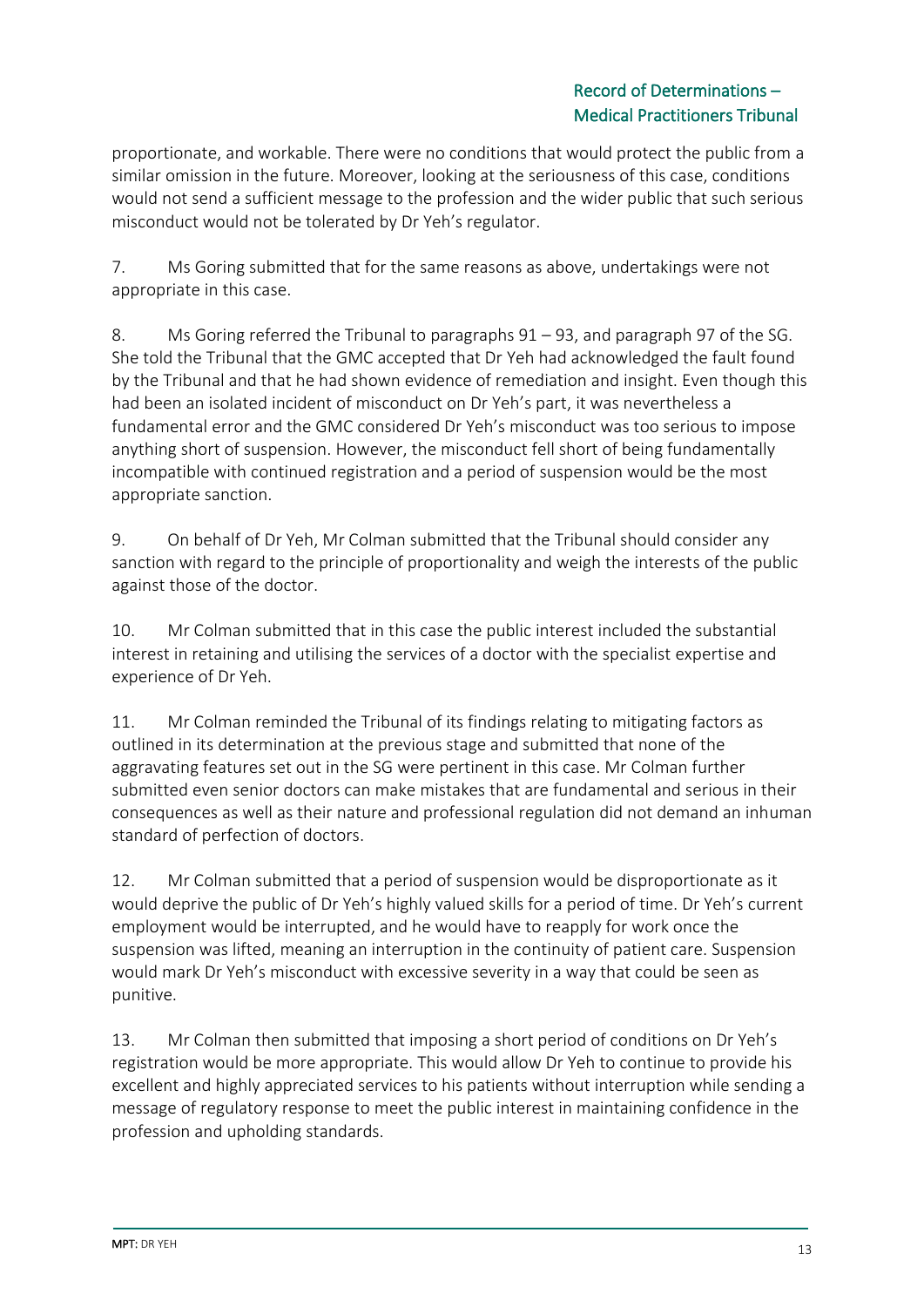14. Mr Colman submitted that should the Tribunal determine that a period of suspension was the required sanction in this case, that it should be for an exceptionally short period as anything more severe would be neither appropriate nor proportionate.

## The Relevant Legal Principles

15. When considering sanction, the Tribunal must again have particular regard to the statutory overarching objective:

a. To protect, promote and maintain the health, safety and wellbeing of the public;

b. To promote and maintain public confidence in the medical profession; and

c. To promote and maintain proper professional standards and conduct for members of that profession.

16. The decision as to the appropriate sanction, if any, to impose is a matter for the Tribunal exercising its own judgement, taking account of the SG. It must consider the least restrictive sanction first and then if necessary consider the other sanctions, taking into account the submissions that have been heard. The Tribunal must consider its determination on impairment and take those matters into account during its deliberations on sanction.

17. In reaching its decision, the Tribunal has taken into account the SG. It has borne in mind that the purpose of a sanction is not to be punitive, but to protect patients and the wider public interest, although it may have a punitive effect.

18. The Tribunal must apply the principle of proportionality; balancing the doctor's interests with the public interest.

## The Tribunal's Determination on Sanction

19. Before considering what action, if any, to take in respect of Dr Yeh's registration, the Tribunal considered and balanced the aggravating and mitigating factors in this case.

## Aggravating factors

20. The Tribunal identified the following aggravating factors in Dr Yeh's case:

- i. It was a fundamental and serious error in not reviewing patient notes before they were about to undergo a significant surgical procedure. This represented a serious departure from the principles of *Good Medical Practice,* including breaches of paragraphs 15(a), 16(b), and 45.
- ii It was a clear breach of fundamental tenets of the medical profession in failing to make Patient A his first concern.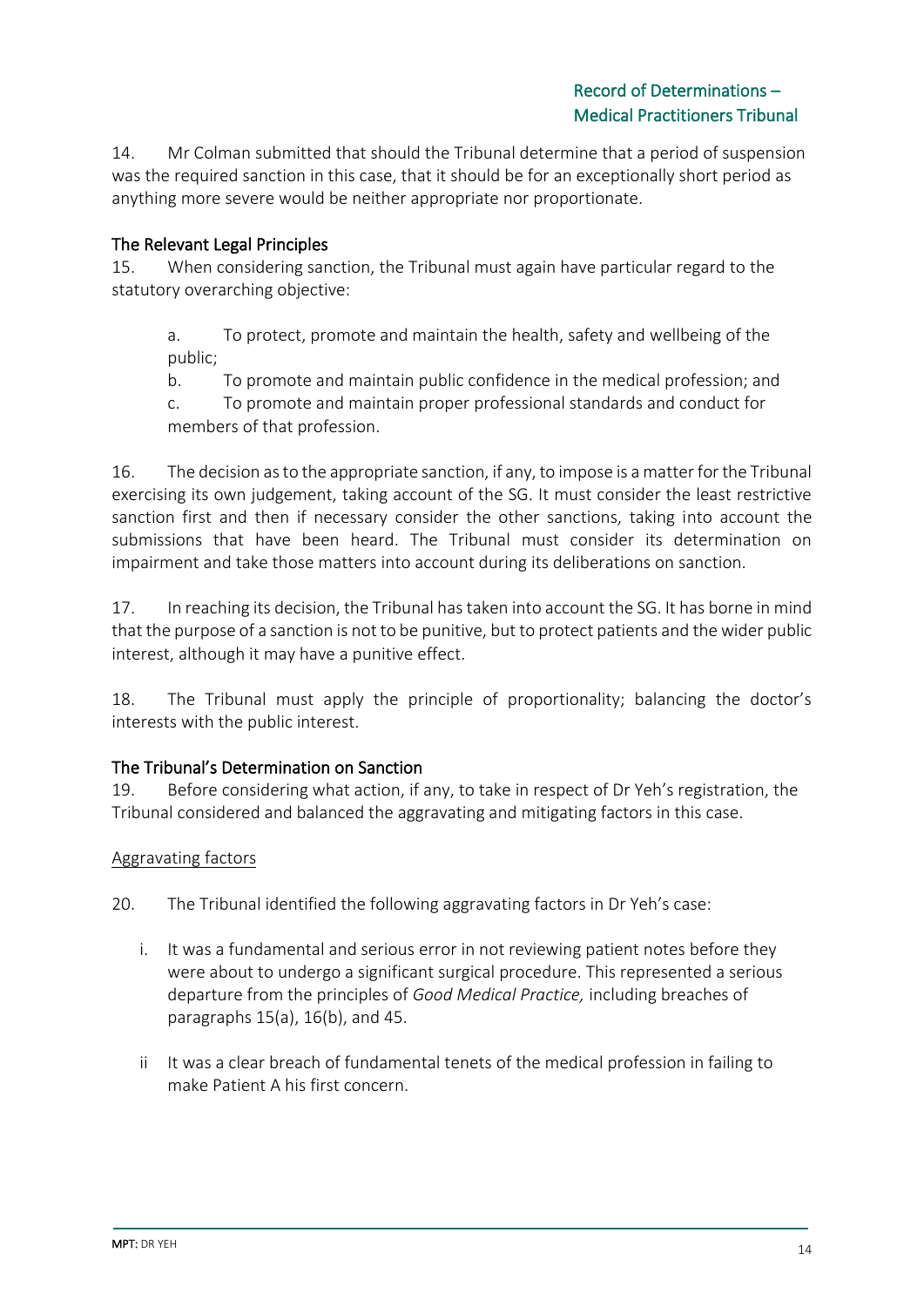- iii Dr Yeh's seniority not only in his department but also within the medical profession demanded high standards and an example to others of conduct befitting of the medical profession.
- iv Dr Yeh exposed his patient to risk and/or harm by not reviewing the patient notes.
- v His failure to read the notes resulted in a delay in treatment for an ovarian cyst that was later diagnosed as malignant.

#### **Mitigating Factors**

- 21. The Tribunal balanced the aggravating factors with the following mitigating factors:
	- i There is evidence that Dr Yeh understands the consequence of his actions and has insight. In his Rule 7 response, Dr Yeh made early indications that he was admitting the facts relating to his misconduct. As well as this, he made candid admissions to the Tribunal in oral evidence about the impact of his failings on the patient, the patient's family, his own standards, and on the wider reputation of the medical profession.
	- ii Dr Yeh has apologised in his statement and in oral evidence.
	- iii Dr Yeh has made efforts to prevent a reoccurrence of the incident. He fully engaged with the Serious Incident Investigation carried out by the Trust assisting lessons to be learned. He also fully engaged with an appropriate PDP of training and retraining, including attending CPD courses such as 'Human Factors Training for Staff working in Maternity Services', 'Risk Management Masterclass for Obstetricians and Gynaecologists', 'Root Case Analysis (RCA) Investigation Training', and 'Management of Ovarian Cysts in Pregnancy', all also relevant to Dr Yeh's insight and remediation of his misconduct. Dr Yeh started this course of remediation soon after the incident and has continued, showing his ongoing efforts to further develop insight and remediate his failures.
	- iv Dr Yeh has remained in practice since the incident in 2017 and there has been no repetition of the misconduct. The Tribunal has also been presented with a bundle of testimonials from colleagues and patients, showing how Dr Yeh pushes himself to a high standard. The Tribunal noted that he provides the highest cover for other consultants in the department and frequently looks after patients even when he is off duty. One colleague in the same department at the Trust writes that when Dr Yeh did clinics, patients have his email address to contact him directly if needed. Dr Yeh also, takes part regularly in training medical students and is known for *"sharing good practice and learning from complex cases".* Dr Yeh has subsequently set up online referrals, and has realised the importance of handing over care between doctors. Another colleague writes, *"he represents an extremely valuable member of our department and of the medical profession at large. I would have no hesitation in*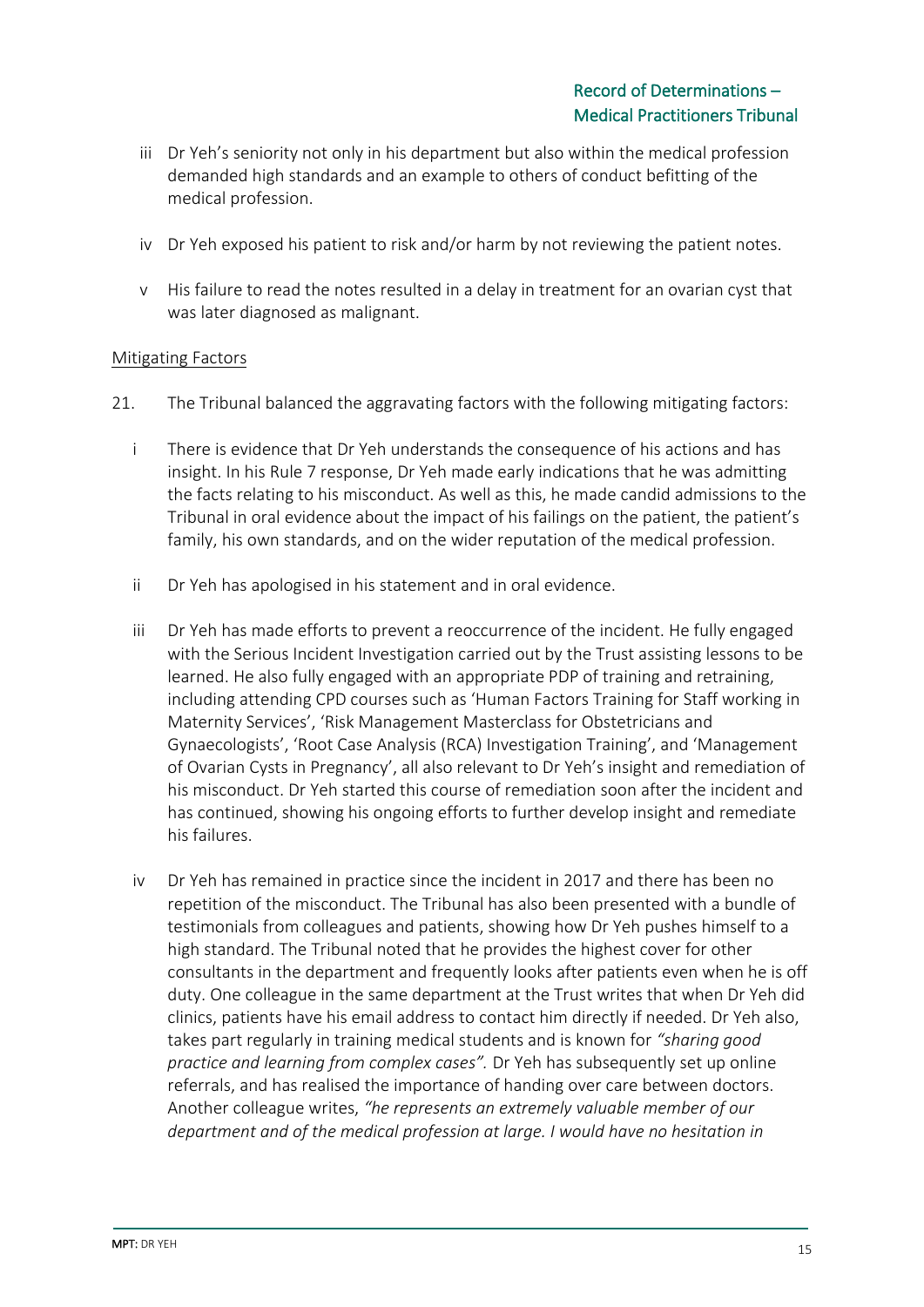*recommending him for the care one of my family members."* The Tribunal therefore recognised that not putting Patient A first was contrary to Dr Yeh's normal practice.

- v The passage of time. It was now over 4 years since the incident and in that time, Dr Yeh had done a lot of work to remediate his misconduct.
- vi In Dr Yeh's long and distinguished career there has been no other cause to question his commitment to his patients or his clinical expertise.
- vii The Tribunal accepted that the day of the incident was a busy and chaotic one. Dr Yeh was keen to fulfil his commitments in the Fetal Medicine Department, cases had overrun in the morning and paperwork was not where it should have been. Also, whoever listed the case as simply a c-section made an inaccurate listing in the theatre diary and the subsequent operating list was therefore inaccurately transcribed. The Tribunal placed moderate but not excessive weight on this as a mitigating factor setting the context for the error.

22. The Tribunal noted that Dr Yeh had been open and honest about his failings. The fact that he has been candid from outset demonstrates his clear insight and regret for his failures.

23. The Tribunal were of the view that this misconduct was remediable and as set out Dr Yeh has shown determined efforts in this respect.

24. The Tribunal considered the impact of his failures on public confidence. The public want to be reassured that such a basic failing as not reading the antenatal notes before a csection is not acceptable as the standard required of a competent doctor. The public will also appreciate that this was a single error, and that otherwise Dr Yeh is a competent and committed doctor. The Tribunal noted that he has continued to practise in a specialist field, has worked throughout the pandemic and was nominated a Covid Hero. Dr Yeh has made concerted efforts to restore public confidence in him and in the profession as a whole.

## No action

25. In coming to its decision as to the appropriate sanction, if any, to impose in Dr Yeh's case, the Tribunal first considered whether to take no action. The Tribunal considered that taking no action following a finding of impaired fitness to practise would only be appropriate in exceptional circumstances.

26. The Tribunal determined that given the seriousness of Dr Yeh's misconduct, and the absence of any exceptional circumstances in this case, taking no action was neither appropriate, proportionate nor in the public interest.

## **Conditions**

27. The Tribunal next considered whether it would be sufficient to impose conditions on Dr Yeh's registration. The Tribunal took account of paragraphs 81(b), 82, and 85 of the SG which state: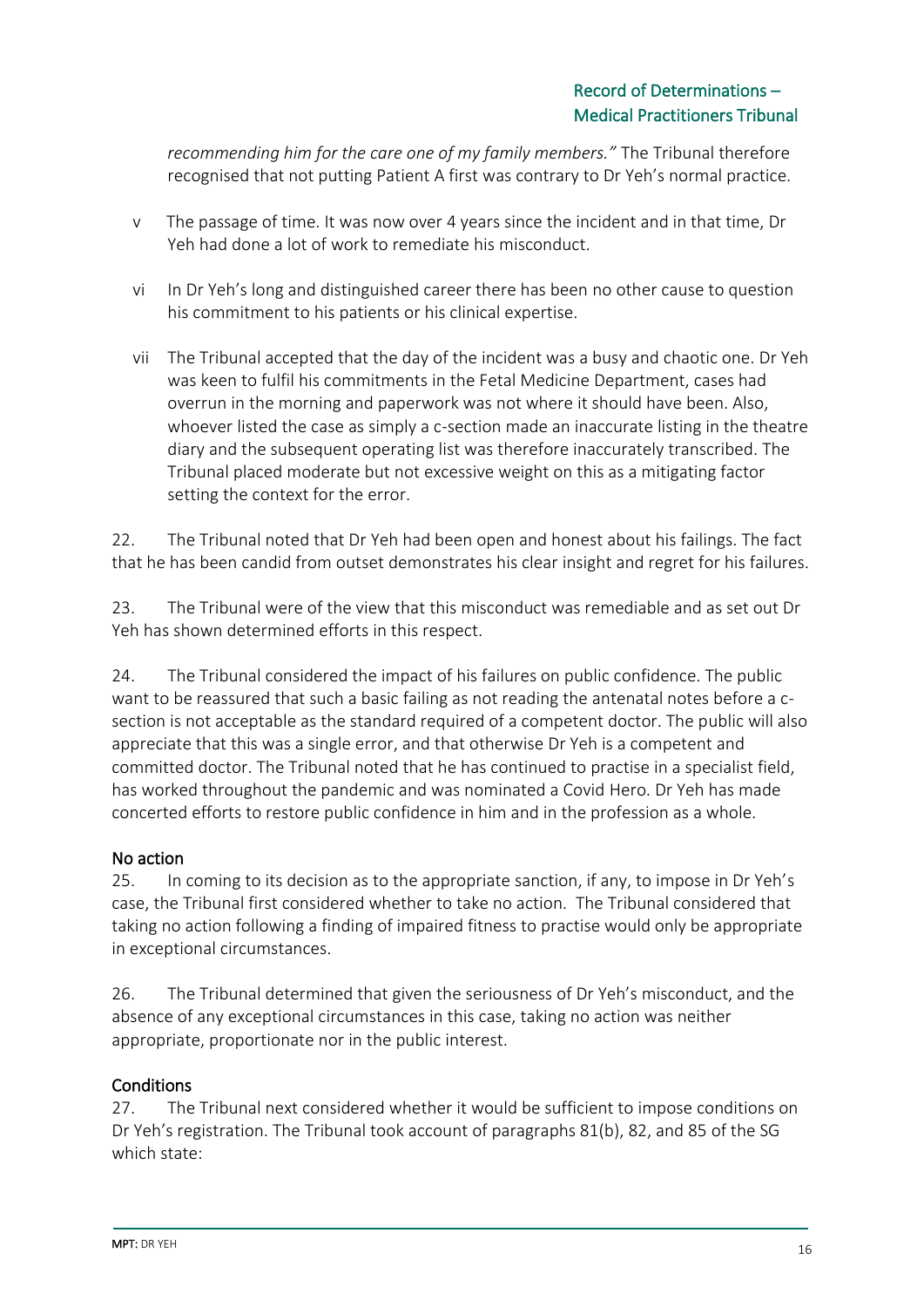'*81 Conditions might be most appropriate in cases:*

*a. …*

*b involving issues around the doctor's performance*

*c. …*

*d. …*

*82 Conditions are likely to be workable where:*

*a the doctor has insight*

*b a period ofretraining and/orsupervision is likely to be the most appropriate way of addressing any findings*

*c the tribunal is satisfied the doctor will comply with them*

*d the doctor hasthe potential to respond positivelytoremediation,orretraining, or to their work being supervised.*

*85 Conditions should be appropriate, proportionate, workable and measurable.'*

28. The Tribunal took into consideration its findings at the impairment stage and was of the view that Dr Yeh had worked hard and remediated enough since the incident to restore public confidence in his own competence as a doctor. There was no further training that is suggested to be required in this case.

29. Further, the concern now in this case was one of restoring public confidence in the profession as a whole rather than in Dr Yeh as an individual doctor.

30. The Tribunal concluded that conditions were not appropriate and would not address the seriousness of the misconduct in this case.

## Suspension

31. In considering whether to impose a period of suspension, the Tribunal had regard to paragraphs 91, 92, 93, and 97 of the SG which state:

*'91 Suspension has a deterrent effect and can be used to send out a signal to the doctor, the profession and public about what is regarded as behaviour unbefitting a registered doctor. Suspension from the medical register also has a punitive effect, in that it prevents the doctorfrompractising (and therefore from earning a*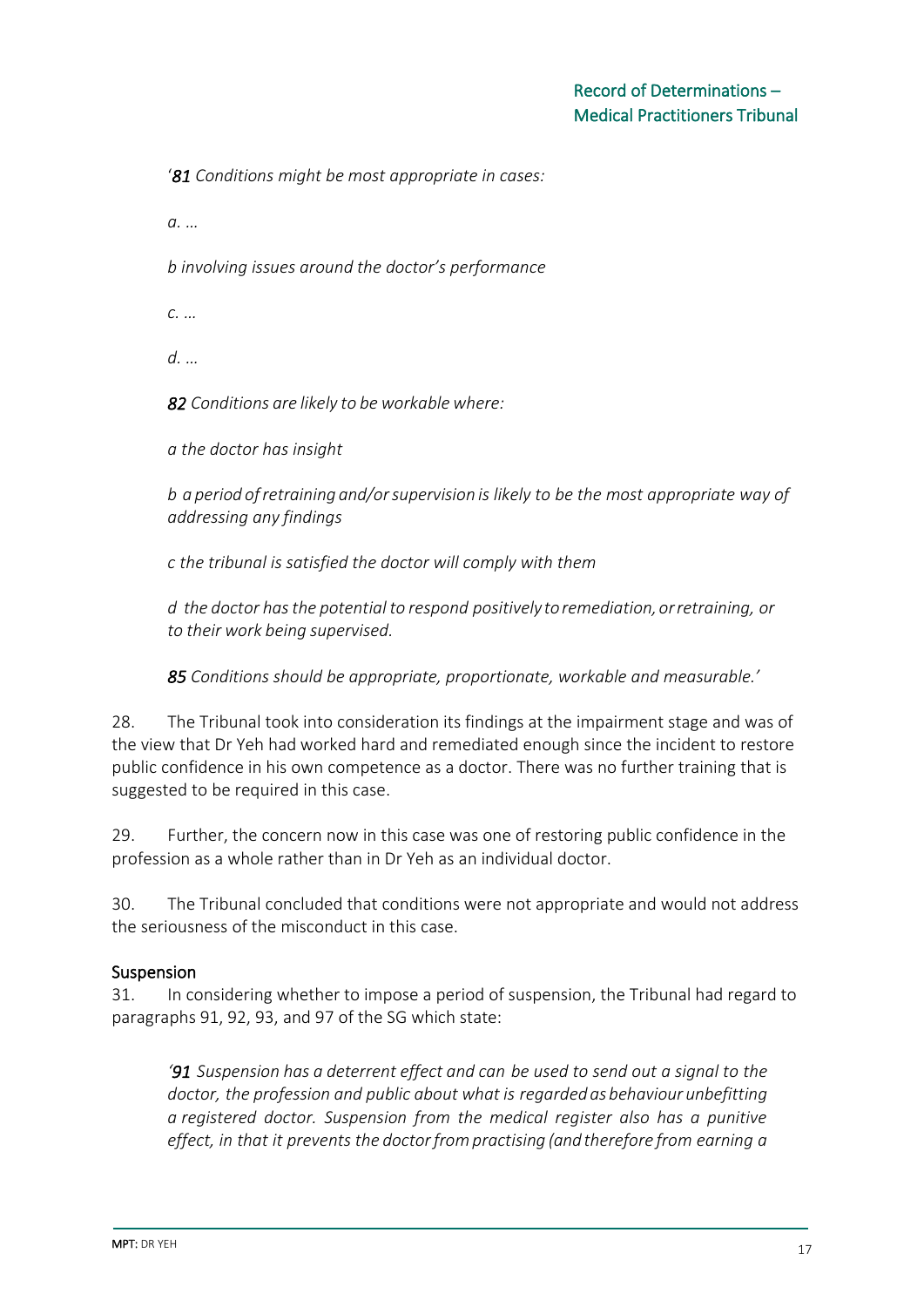*living as a doctor) during the suspension, although thisis not itsintention.*

*92 Suspension will be an appropriate response to misconduct that is so serious that action must be taken to protect members of the public and maintain public confidence in the profession. A period of suspension will be appropriate for conduct that is serious but falls short of being fundamentally incompatible with continued registration (i.e., for which erasure is more likely to be the appropriate sanction because the tribunal considers that the doctor should not practise again either for public safety reasons or to protect the reputation of the profession).*

*93 Suspension may be appropriate, for example, where theremay have been acknowledgement of fault and where the tribunal is satisfied that the behaviour or incident is unlikely to be repeated. The tribunalmaywish to see evidence that the doctor has taken steps to mitigate their actions.*

*97 Some or all of the following factors being present (this list is not exhaustive) would indicate suspension may be appropriate.*

*a A serious breach of Good medical practice, but where the doctor's misconduct is not fundamentally incompatible with their continued registration, therefore complete removal from the medical register would not be in the public interest. However, the breach is serious enough that any sanction lower than a suspension would not be sufficient to protect the public or maintain confidence in doctors.*

*b. to d. (not relevant)*

*e No evidence that demonstrates remediation is unlikely to be successful, eg because of previous unsuccessful attempts or a doctor's unwillingness to engage.*

*f No evidence of repetition of similar behaviour since incident.*

*g The tribunal is satisfied that the doctor …. does not pose a significant risk of repeating behaviour.'*

32. The Tribunal was of the view that failing to read patient notes before a significant operation fell far below the standards expected of a registered doctor and breached a fundamental tenet of the medical profession. This misconduct was so serious that an appropriate response was warranted. The Tribunal was required to take action to restore and maintain public confidence in the profession.

33. In arriving at its conclusion, the Tribunal took into consideration that Dr Yeh has acknowledged his failings and apologised. The Tribunal was more than satisfied that the incident was unlikely to be repeated. The Tribunal was satisfied that Dr Yeh had taken significant steps to remediate his misconduct.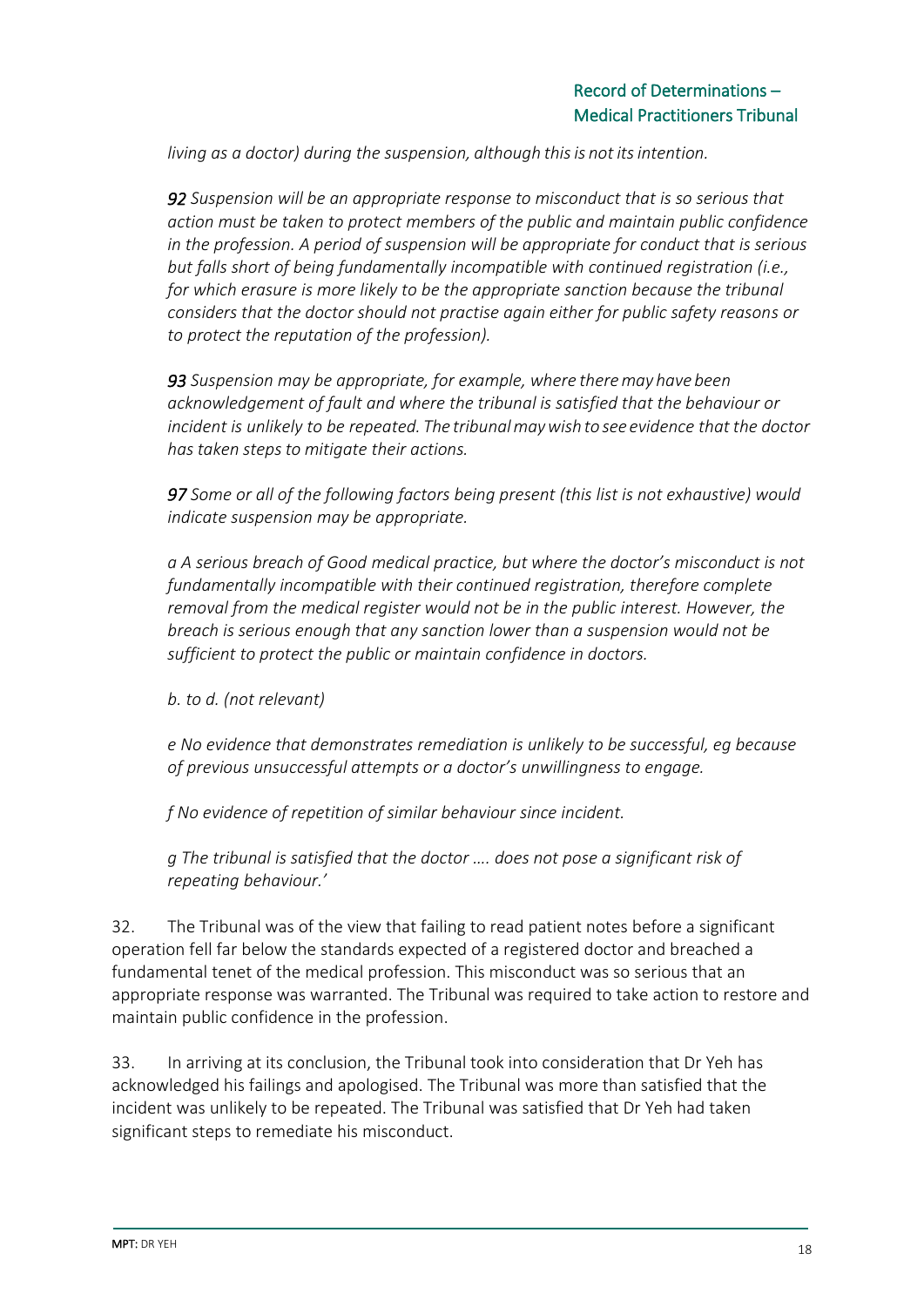34. The Tribunal was satisfied that Dr Yeh has full insight into how his failings created a risk to his patient and adversely affected not only his own reputation, but the reputation of the medical profession at large.

35. This was a single incident of misconduct of this type in a long career, and along with all the other factors considered above, the Tribunal was of the view that while Dr Yeh's misconduct was serious, it fell short of being fundamentally incompatible with continued registration.

36. The Tribunal was of the view that erasure of a highly skilled and specialist doctor from the UK NHS would be detrimental to the public and a disproportionate response to a serious but single incident that was not likely to be repeated.

37. The Tribunal therefore determined that a period of suspension would be the most appropriate and proportionate response.

## Erasure

38. Neither party suggested this was a case that warranted Dr Yeh's name to be erased from the medical register. The Tribunal determined that as it was a single error not likely to be repeated, in a long history of otherwise clinical excellence, to erase a doctor as valuable to the public as Dr Yeh would be disproportionate.

#### Duration of Suspension

39. In determining the length of suspension, the Tribunal had regard to paragraphs 99 - 101 of the SG, which state:

*'99 The length of the suspension may be up to 12 months and is a matter for the tribunal's discretion, depending on the seriousness of the particular case.*

*100 The following factors will be relevant when determining the length of suspension:*

*a the risk to patient safety/public protection*

*b the seriousness of the findings and any mitigating or aggravating factors*

*c ensuring the doctor has adequate time to remediate.*

*101 The tribunal's primary consideration should be public protection and the seriousness of the findings…..'*

40. The Tribunal reviewed those matters set out the table on page 30 of the SG.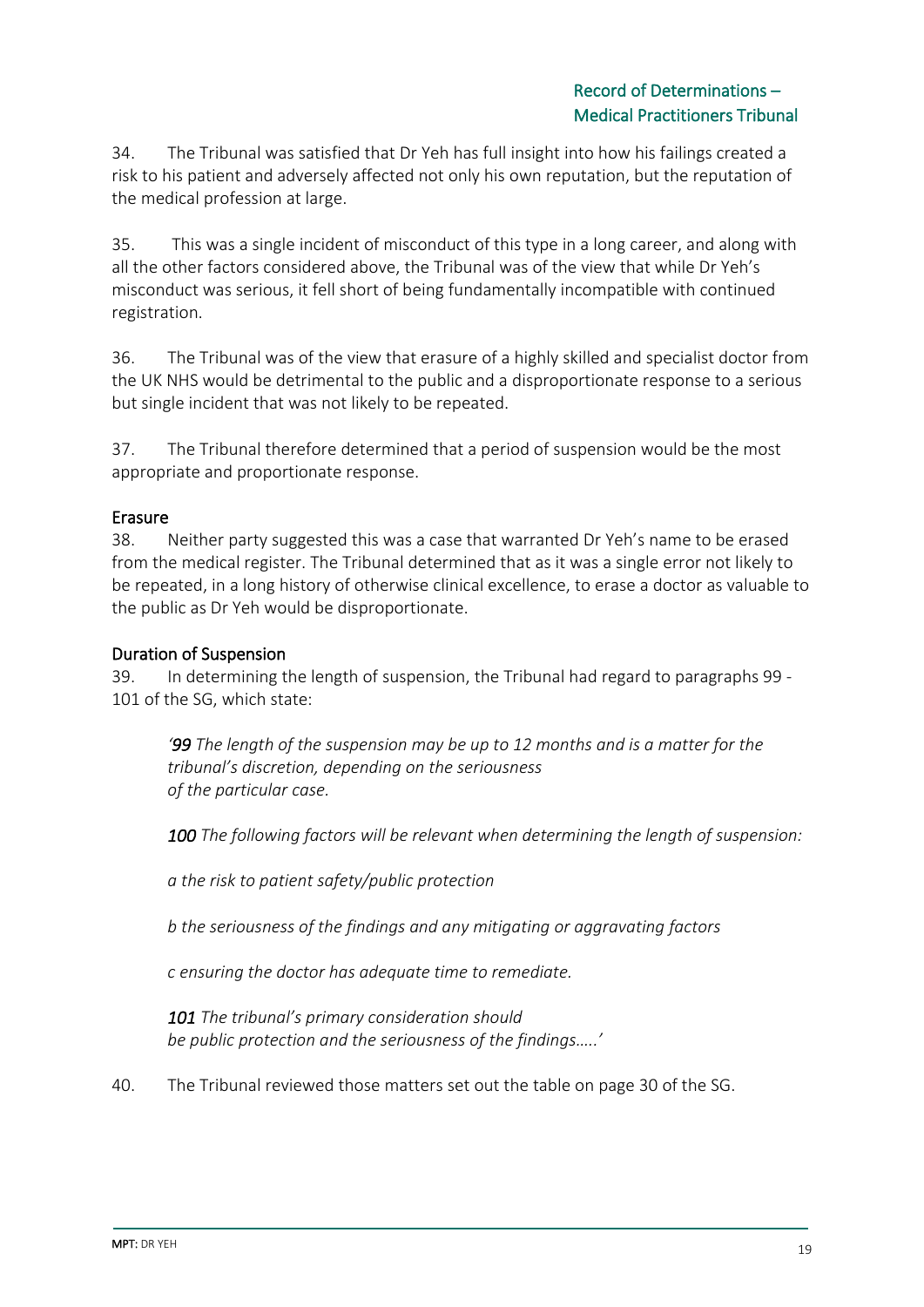41. The Tribunal considered, first of all, the fact that Dr Yeh had seriously departed from the principles of *Good Medical Practice,* and that he had breached a fundamental tenet of the medical profession by not making Patient A his first concern.

42. The Tribunal noted Dr Yeh had risked patient safety and in doing so had damaged public confidence in the profession. The Tribunal was of the view that the public was entitled to expect that, at the very least, a doctor would read their patient's medical notes and/or take a medical history during a consultation for a surgical procedure.

43. Balancing this, the Tribunal noted Dr Yeh's subsequent steps after the misconduct. It was now more than 4 years since this incident and in that time, Dr Yeh had made concerted efforts to remediate his actions, to apologise, and to embed good practice for himself and for others, clearly learning lessons from what went wrong in 2017. Also, he has fully cooperated with his regulator and been candid about his failings therefore going further to restore public confidence in him and the medical profession a whole.

44. At the forefront of its considerations in setting the duration of suspension, the Tribunal's focus was the public interest. Dr Yeh has been practicing continuously since the incident, is a valuable clinician and is depended upon by the Fetal Medicine and Obstetric Unit.

45. As well as his commitment to his patients, Dr Yeh was also the highest ranked Consultant for providing cover for colleagues in the Unit:

*"Dr Yeh has covered almost all the consultant colleagues (in Maternity) sickness absence since the covid pandemic from end of March to date, working extra shifts not only weekdays, but also weekends to ensure there is acute obstetric cover at all times for the department"*

46. The Tribunal was mindful to not deprive the public of a good doctor where clearly his services were heavily depended upon. As evidenced, Dr Yeh was a doctor who showed an outstanding commitment to patient care:

*"I truly value that Mr Yeh is always accessible even on his off and annual leave days"*

47. The Tribunal noted Dr Yeh's highly specialist fetal services which would be removed if an extended period of suspension were to be imposed. This would potentially put mothers and babies who required specialist fetal medicine at risk:

*"He is well liked by the patients who require highly specialist fetal medicine services especially scanning the babies at risk and babies that require specialist fetal medicine input. He expresses a good bed side manner, professionalism and good rapport with his patients."*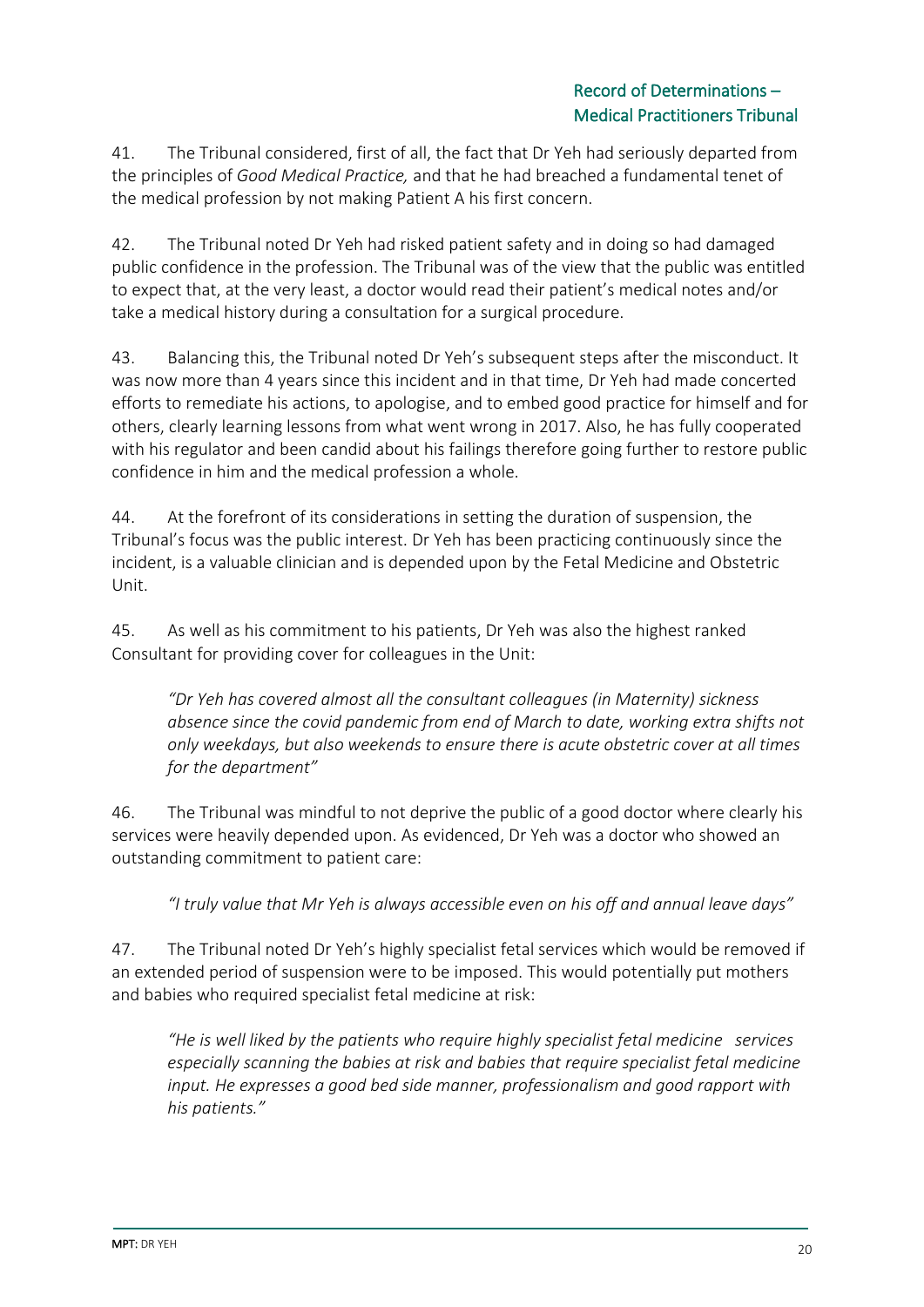48. The Tribunal also considered the training that Dr Yeh provided. He is an expert in fetal medicine and fetal scanning and trains others in these specialist skills. It was important that he continues training other doctors given his level of expertise.

49. The Tribunal noted that the testimonials highlighted that Dr Yeh was a conscientious and hard-working member of his department, clearly well regarded by patients and colleagues alike, who are also members of the public.

50. Taking into consideration the pressures that the UK NHS is currently under, in combination with the above factors, the Tribunal was of the view taking Dr Yeh out of practice for a great length of time was not in the public interest or proportionate. Dr Yeh has shown insight and he is a valuable resource.

51. The Tribunal was of the view that it whilst it must mark the seriousness of his failures with his suspension it accepted that this must be to for the shortest length possible, consistent with its duties to protect the public.

52. The Tribunal was of the view that a suspension of one month would mark the significance of the breach and restore public confidence in the profession.

53. Accordingly, the Tribunal concluded that suspension of one month was the appropriate and proportionate sanction in this case.

54. Given the period of suspension, a review was not necessary.

## Determination on Immediate Order - 17/02/2022

1. Having determined that Dr Yeh's registration be suspended for one month the Tribunal has considered, in accordance with Rule 17(2)(o) of the Rules, whether Dr Yeh's registration should be subject to an immediate order.

## Submissions

2. On behalf of the GMC, Ms Goring referred the Tribunal to paragraphs 172 and 173 of the SG. She submitted that the GMC was in broad agreement with the Tribunal's determination on Sanction and did not invite the Tribunal to make an immediate order.

3. On behalf of Dr Yeh, Mr Colman submitted that it was not necessary to impose an immediate order to protect members of the public because there was no risk to patient safety. Mr Colman added the month suspension that was deemed necessary in the Tribunal's judgement to protect the public interest was adequate, balancing all factors.

## The Tribunal's Determination

4. In reaching its decision, the Tribunal has exercised its own judgement and has taken account of the principle of proportionality. The Tribunal has borne in mind that it may impose